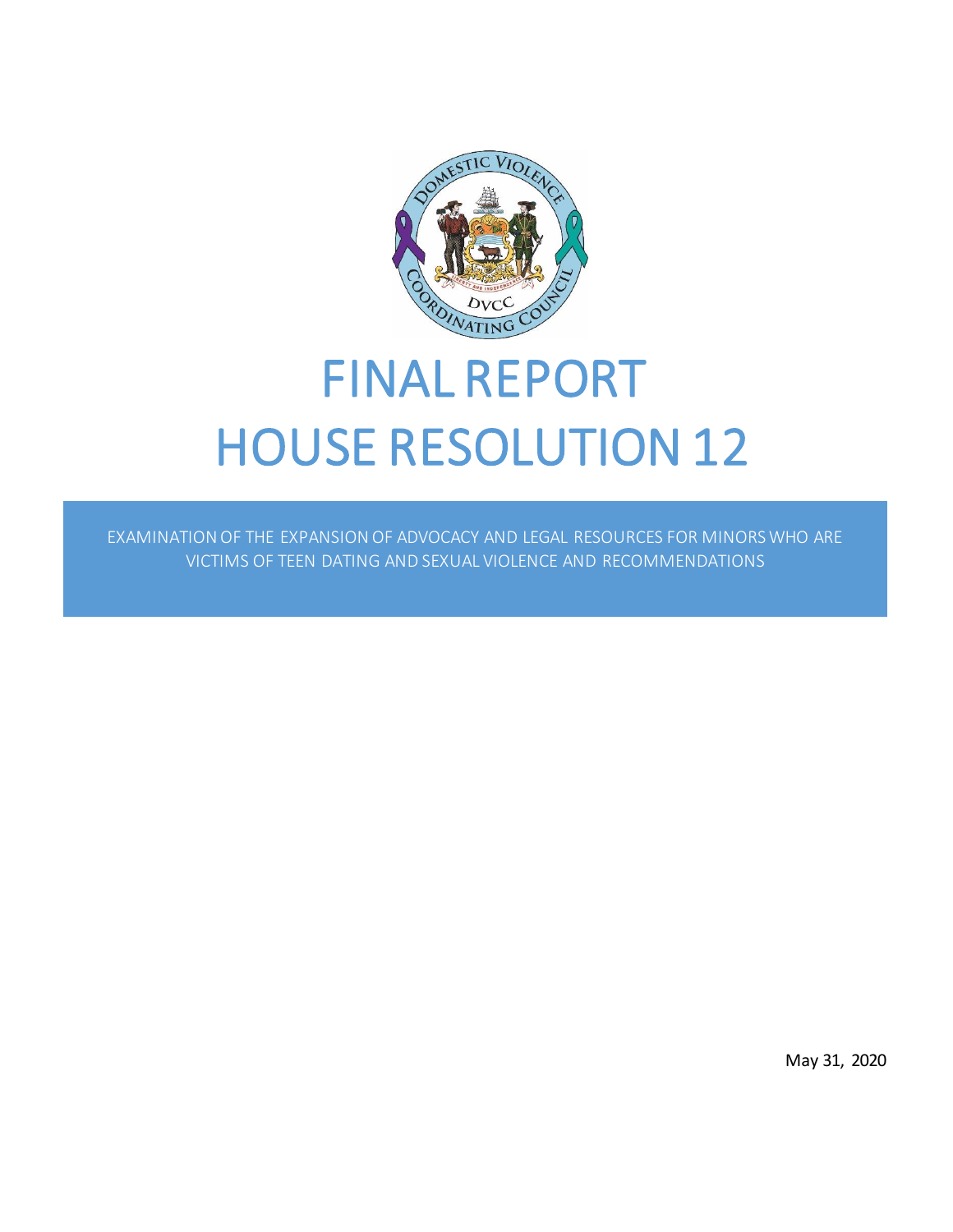# INTRODUCTION

In June 2019, through the passing o[f House Resolution 12 \(HR12\),](https://legiscan.com/DE/text/HR12/2019) the General Assembly requested for the Domestic Violence Coordinating Council (DVCC) to examine the expansion of domestic violence, teen dating violence, and sexual violence advocacy and legal services to minors. HR12 allowed for the DVCC to study the issue with assistance from various organizations outlined in the Resolution in order to provide recommendations to the General Assembly by May 31, 2020. Following the passing of the Resolution, the DVCC gathered representatives from the Department of Services for Children, Youth and Families (DSCYF), Child Inc., People's Place, the Delaware Coalition Against Domestic Violence (DCADV), Delaware Volunteer Legal Services(DVLS), Community Legal Aid Society, Inc of Delaware (CLASI), the YWCA of Delaware, the Sexual Assault Network of Delaware (SAND), the General Assembly, Family Court, the Department of Education, the Department of Justice, and Office of the Child Advocate to conduct a systemic analysis of the issues raised using a multidisciplinary approach.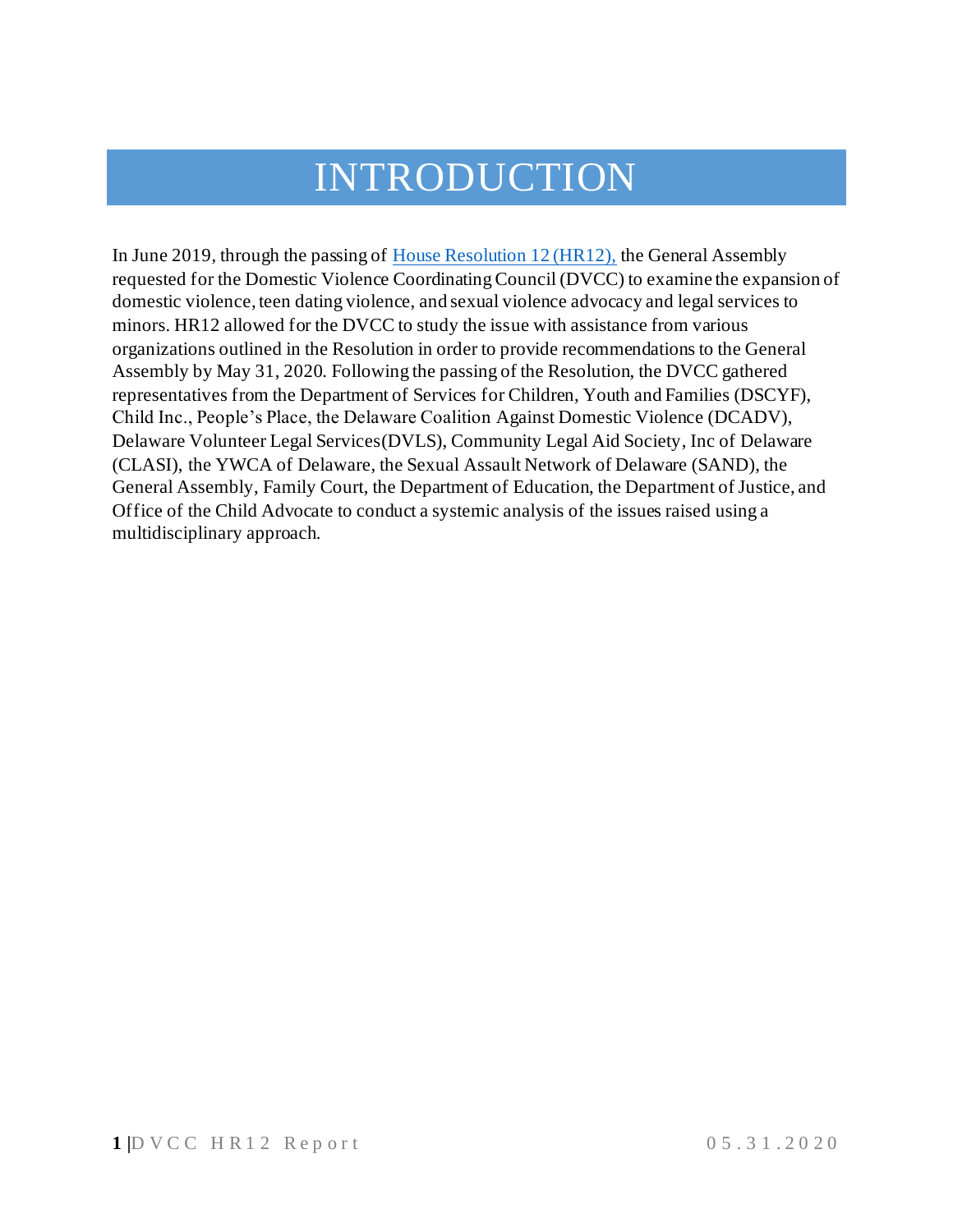## BACKGROUND

The National Center for Injury Prevention and Center for Disease Control and Prevention (CDC) defines teen dating violence (TDV) as a type of intimate partner violence that occurs between two people in a close relationship. TDV, also sometimes referred to as "dating violence," can take place in-person or electronically, such as through social media, phone apps and may look like repeated texting or posting sexual pictures of a partner online without consent.

TDV is characterized by four types of behaviors (see Chart A), which are not always recognized by teens. Many teen relationships will not initially include the behaviors in the chart but will show signs of being unhealthy. Teens often think behaviors like teasing and name-calling, are a "normal" part of a relationship—when really the behaviors can be signs that a relationship can become abusive and develop into serious forms of violence.

#### CHART A **Four Behaviors Present in Teen Dating Violence Physical violence** is when a person hurts or tries to hurt a partner by hitting, kicking, or using another type of physical force. **Sexual violence** is forcing or attempting to force a partner to take part in a sex act, sexual touching, or a non-physical sexual event (e.g., sexting) when the partner does not or cannot consent. **Psychological aggression** is the use of verbal and non-verbal communication with the intent to harm another person mentally or emotionally and/or exert control over another person. **Stalking** is a pattern of repeated, unwanted attention and contact by a partner that causes fear or concern for one's own safety or the safety of someone close to the victim. (Breiding MJ, 2015)

For teens exposed to domestic violence as children, distinguishing between healthy and unhealthy behaviors can be complicated. Approximately 1 in 15 youth reported exposure to some sort of physical assault between their parents (Hamby S. F., 2011). Beyond the significant emotional, relational and psychological impact exposure to domestic violence has on a child, children exposed to IPV often learn destructive lessons about the use of violence and power in relationships. They may learn that it is acceptable to exert control through the use violence and abusive tactics, or that violence is in some way linked to expressions of intimacy and affection. Whichever the case, one thing researchers have found is that many teens do not report unhealthy behaviors (see Chart B).

| <b>CHART B</b><br><b>Possible Reasons for Underreporting of TDV</b> |                                     |
|---------------------------------------------------------------------|-------------------------------------|
| Fear of telling parents                                             | Not sure who to tell or where to go |
| Fear of being made fun of by peers                                  | Fear of being hurt by your partner  |
| Second guessing yourself                                            | Don't want your parents to find out |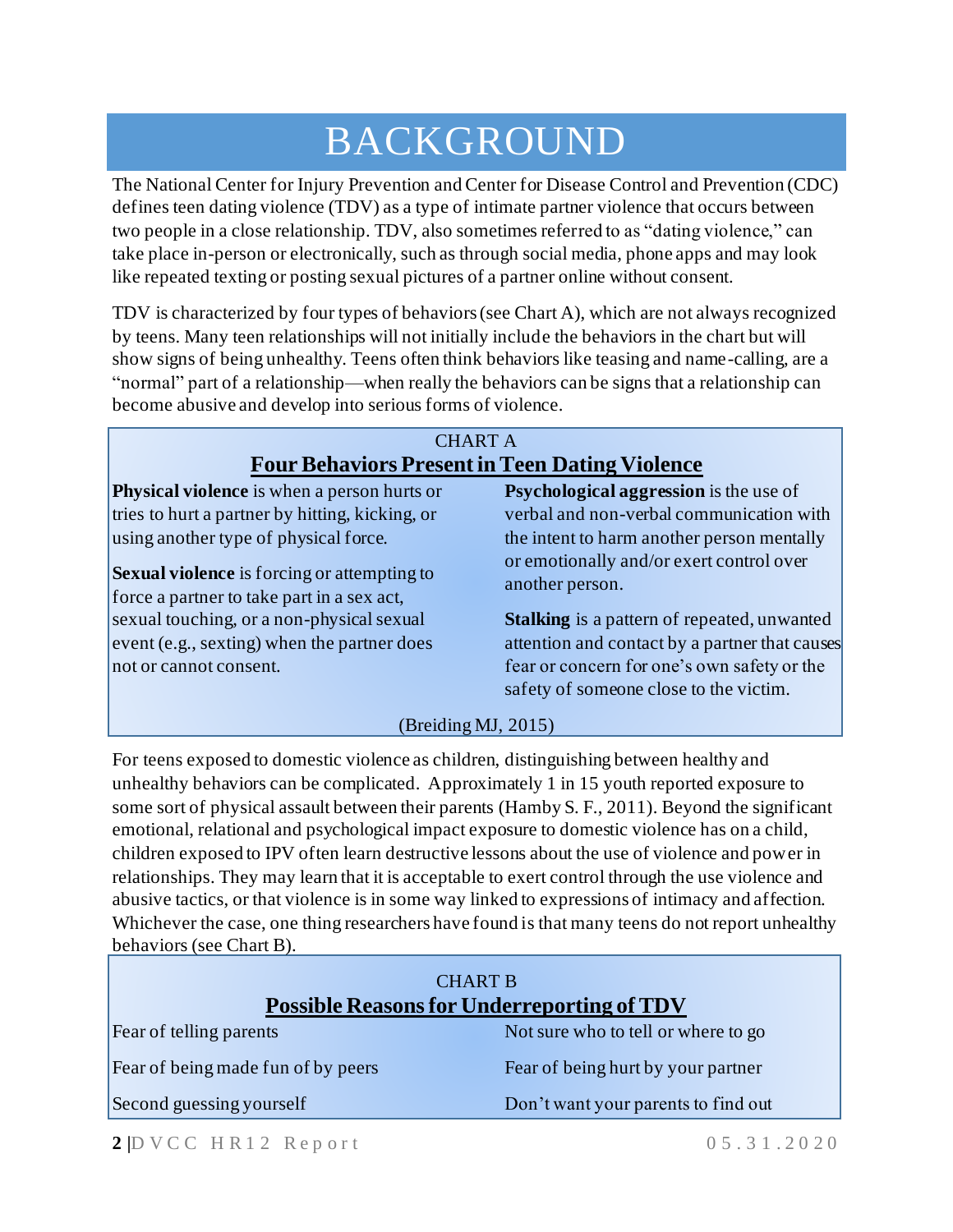## **SCOPE OF THE PROBLEM**

While domestic violence occurs between family members and intimate partners indiscriminate of age, race, socioeconomic status, sexual orientation, gender identity, religion, education or disability. Young people, 12 to 19 years old, experience the highest rates of rape and sexual assault; and youth, 18-19 years old, experience the highest rates of stalking (Futures Without Violence, n.d.).

TDV is highly prevalent. It affects millions of teens in the U.S. each year. Data from CDC's *Youth Risk Behavior Survey* and the *National Intimate Partner and Sexual Violence Survey* indicate the following:

- Nearly 1 in 11 female and approximately 1 in 15 male high school students report having experienced physical dating violence in the last year.
- About 1 in 9 female and 1 in 36 male high school students report having experienced sexual dating violence in the last year.
- 26% of women and 15% of men who were victims of contact sexual violence, physical violence, and/or stalking by an intimate partner in their lifetime first experienced these or other forms of violence by that partner before age 18.
- The burden of TDV is not shared equally across all groups—sexual minority groups are disproportionately affected by all forms of violence, and some racial/ethnic minority groups are disproportionately affected by many types of violence.

On a more local level, data from the Delaware Department of Education in the 2018-2019 Statewide Summary Report of Incidences of Dating Violence/Sexual Assault in Delaware Public Schools indicates the following:

- Districts and charters reported 161 incidents during the 2018-2019 school year.
- **There was 1 report of Teen Dating Violence.** This represents a reduction in reported dating violence incidents from the 5 reported the prior school year.
- There were 137 reports of Sexual harassment.
- There were 23 reports of Unlawful Sexual Contact.
- There were 146 male students identified as offenders, with 17 offenders reported as females.
- 124 of the reported victims were female students, 23 victims were male.
- 41 of the students identified as victims were classified as Students with a disability of some form.

(Moore, 2018-2019)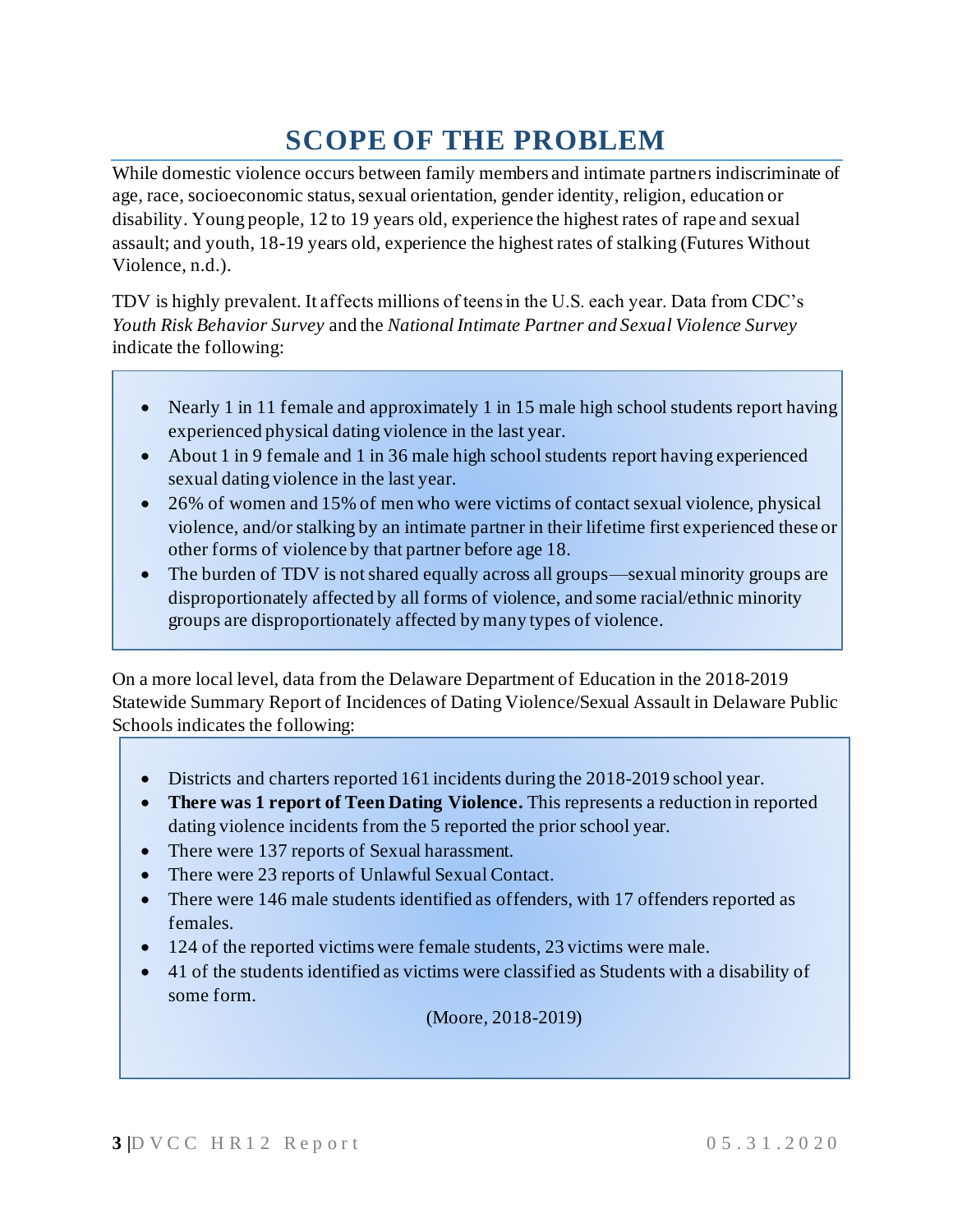# HOUSE RESOLUTION 12 WORKGROUP

Through the Children and Domestic Violence Committee of the Domestic Violence Coordinating Council a small workgroup was gathered. The House Resolution 12 Workgroup includes representatives from the Department of Services for Children, Youth and Families, Child Inc., People's Place II, the Delaware Coalition Against Domestic Violence, Delaware Volunteer Legal Services, Community Legal Aid Society of Delaware, the YWCA of Delaware, the Sexual Assault Network of Delaware, the General Assembly, the Family Court, the Department of Education, the Department of Justice, and Office of the Child Advocate. This multidisciplinary group met in person and shared ideas, data, thoughts and possible solutionsto enhance services available to teens exposed to and experiencing teen dating and sexual violence. This group shared its collective expertise to focus on the current climate of teen dating and sexual violence in Delaware. Additionally, this group looked at research from across the county that could possibly be replicated in Delaware. Some of those highlights will be shared later in the report and a summary of all state research will be included as an attachment this report. The group had lengthy discussions and reached out to other organizations and State of Delaware agencies to obtain a comprehensive picture of the current state of services available to teens in the State of Delaware. This section is a summary of the HR 12 Workgroup's efforts.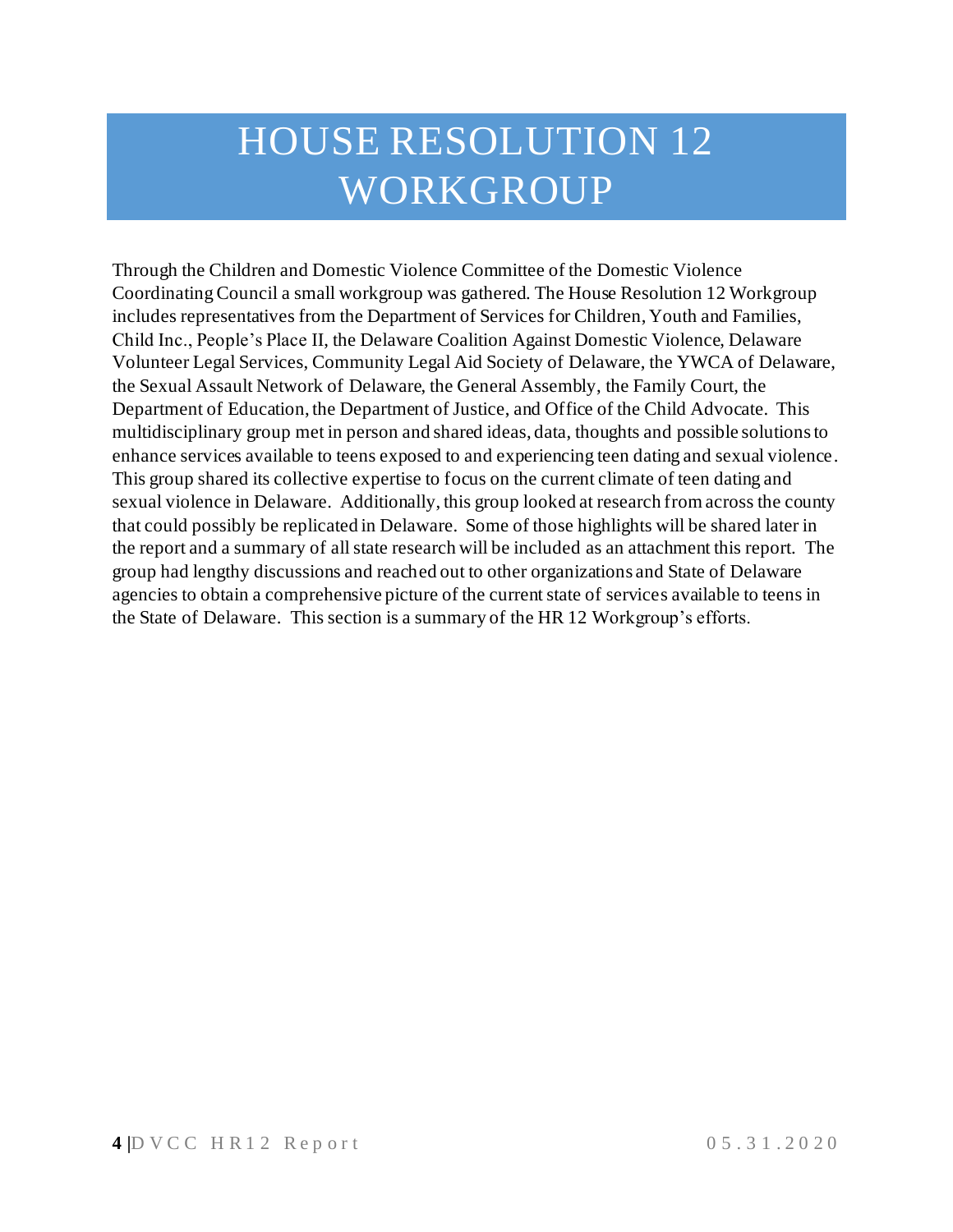## SCHOOL-BASED HEALTH CENTERS

The first School-Based Health Center (SBHC) was implemented in the state in 1985. SBHCs are operated by a multi-disciplinary team of health professionals who address a broad range of health and health-related needs of students. Per the Delaware Department of Public Health School-Based Health Centers' website, "SBHCs may be funded by state, federal and/or thirdparty billing funds; through a community partnership; through grant sources; but also require the support of the school with in-kind or actual dollars. SBHCs are not a substitute for the student's personal physician and/or medical home but rather, act as a source for referral to outside medical care and as points of contact for supportive, comprehensive health services." Additionally, in order for SBHCs to be sustainable in the schools it is vital that SBHCs bill a student's health insurance in order to maintain service levels at the health centers.

The House Resolution 12 (HR12) workgroup discussed the utilization of the school-based health centers (SBHC) throughout Delaware public schools. Conversations included what services are available to students and what the process is for students to access those services at the schoolbased health centers.

The process of public school students accessing services at the SBHCs begins with parents/guardians providing consent for a student to become a client of the health center. Parents/guardians are able to consent for students to utilize all services that the health center provides or the parent/guardian can select which individual services students are able to be utilized at the SBHC. When students receive parental/guardian consent to become a client of the health center, their health insurance information is collected in order for SBHCs to bill for services provided. While SBHCs bill health insurance companies for services, there are no out of pocket expenses passed on to the student.

When the workgroup examined and discussed the health insurance process, the question of a student's privacy and confidentiality was raised. Because health insurance companies may be billed for services received by the students, an explanation of benefits may be generated and sent to the parent/guardian of the student who may be the holder of the health insurance. This raises privacy concerns because a student's health information and services rendered may be provided unintentionally to a parent/guardian. This may be an issue for some students who may not have shared any of their health or relationship concerns with their parent/guardian.

Some health insurance companies may remove service codes that do not list the particular services received by the students at SBHCs; however, this is not common practice in Delaware. For students that receive Medicaid benefits through the State of Delaware, an explanation of benefits is not generated. Therefore, there isn't a confidentially concern. A suggestion was made to connect with the Delaware School-Based Health Alliance. This group is currently meeting with health insurance providers to navigate privacy and explanation of benefits issues for students who use school-based health centers.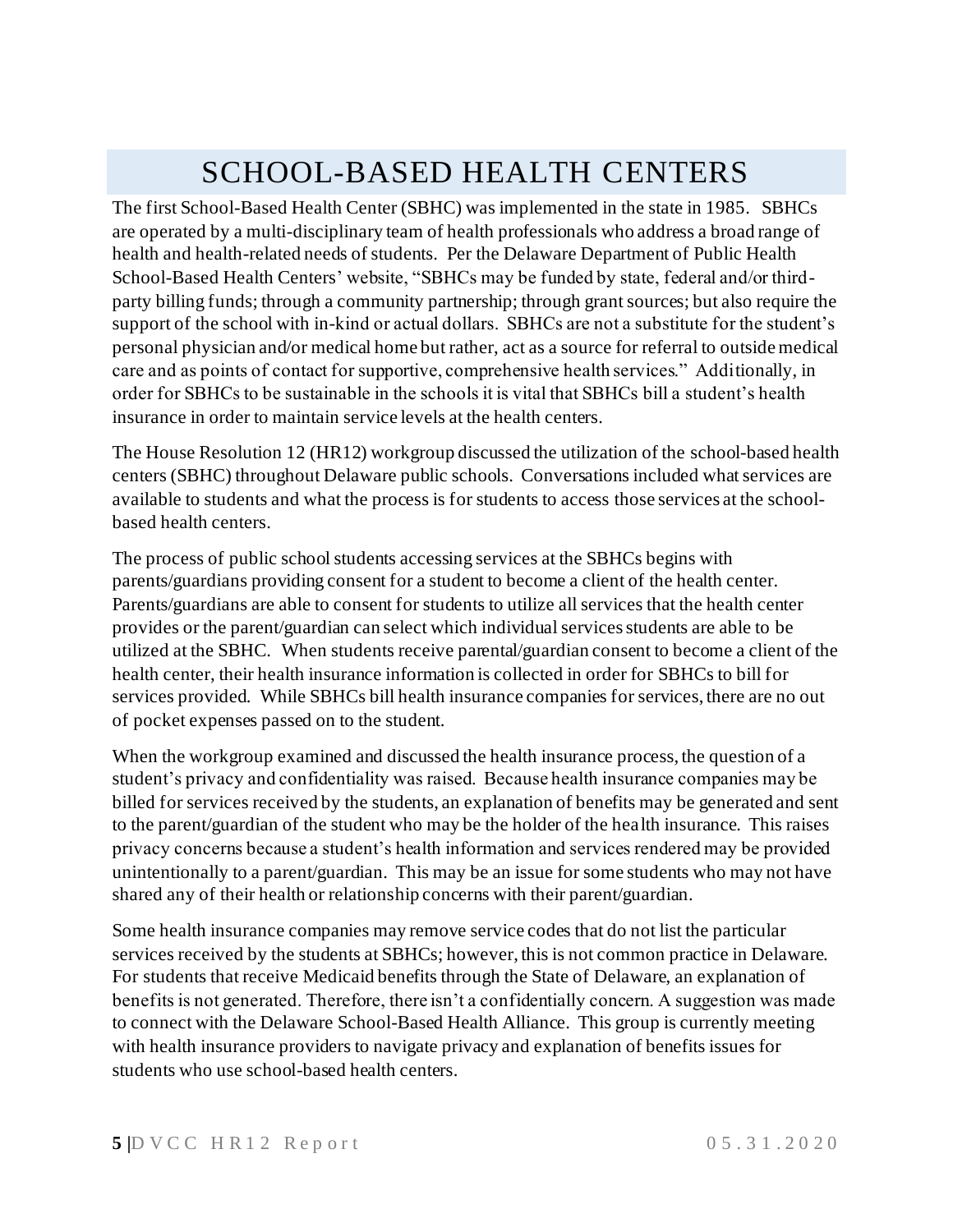The workgroup shared ideas as to how the services and utilization of SBHCs can be increased as well as any possible barriers to usage. Concerns raised included a lack of knowledge about available services for students at the health centers; the perceived stigma of mental health; and the lack of teen focused promotion of services within the health centers.

Ways to expand usage of the SBHCs can include targeting outreach to parents/guardians and students on how health centers benefit all. Connecting parents/guardians to the health centers could increase parental consent and greater student utilization of the SBHC. Taking into consideration the unique differences between each school district and school board, all school districts should tailor their outreach efforts to promote the services available at their district's health centers.

School-Based Health Centers should include and promote materials with teen specific images as a method to increase the engagement of teens accessing the various services. Schools should also explore ways to educate the community about mental health issues impacting teens and families; challenge myths and stereotypes; and promote positive attitudes and benefits of supportive services. Demonstrating the array of services that are available through the health center will help to break down negative stigmas around mental health. Furthermore, SBHCs have existing partnerships with community-based non-profits to refer students who may need additional services. The non-profits working with teens do not bill health insurance companies and services received by those students would be considered private.

### **RECOMMENDATIONS:**

- 1. Have school districts provide targeted outreach to students, parents and the school community on the benefits of school-based health centers. This could include SBHC staff being available during school open houses to provide information and field questions of those in attendance.
- 2. Make provisions for the school districts that have highly engaged students in their SBHCs to share their best practices with other school districts that are not as utilized.
- 3. Enhance school-based health centers with the addition of domestic violence services colocated within the school-based health centers.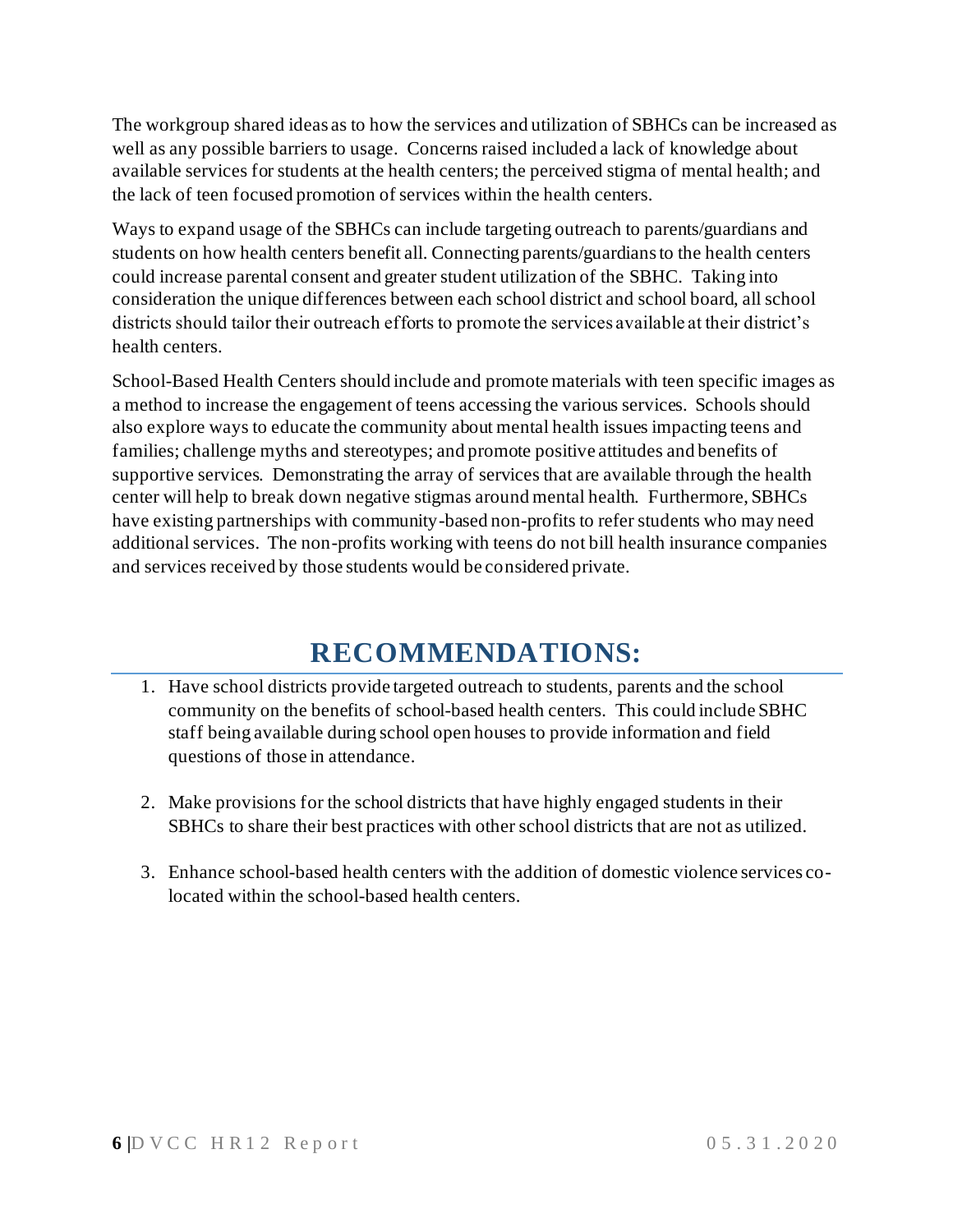## DIRECT SERVICES AVAILABLE TO TEENS IN THE COMMUNITY

Exploring services outside of those provided by the school-based health center, the HR12 workgroup discussed the various community-based services available to teens and whether parental consent was needed for teens to access community-based services.

The workgroup discussed the benefits of separating teens into a "special population" category in order to recognize that teen victims and survivors have unique confidentiality, safe space, and peer-to-peer needs as compared to adult victims and survivors. Secondly, workgroup members discussed that for teens having access to information versus access to services were two different, albeit important, aspects to helping teens who may be experiencing teen dating or sexual violence.

Regarding services that teens may utilize without parental consent, workgroup members agreed that any chat lines, text lines and hotlines geared towards teens--which were often anonymous- should not require parental consent.

On the contrary, services such as in-person counseling, services that are provided for teens by non-profit agencies such as YWCA of Delaware and ContactLifeline require parental consent to get started in the counseling process. However, Child Inc. and People's Place do not require parental consent for teens 14 years old and older to get started in the counseling process. Ordinarily, community-based agencies follow their own internal policies an[d Section](https://delcode.delaware.gov/title16/c050/index.shtml)  5003(f)(3) [of Title 16 of the Delaware Code](https://delcode.delaware.gov/title16/c050/index.shtml) when mental health or counseling services are offered. For advocacy and non-mental health services, absent Delaware Code to provide guidance, agencies create their own policies around parental consent.

Regarding teens accessing information, it is important to have confidential online options where teens can find accurate information about healthy relationships, red flags in relationships and teen specific safety planning. Additionally, it is important to have an option in which a teen could reach out to a live person for real-time information, 24 hours a day. Workgroup members discussed the importance of having safe spaces, whether virtual or in-person, for teens to navigate their relationships in a peer to peer space. Having safe spaces with other teens allows them to relate to each other in the context of the relationships they experience.

## **RECOMMENDATIONS:**

- 4. Expand student led safe spaces for teens to have Peer to Peer programs for teen dating and sexual violence.
- 5. Have community-based agencies review their internal age of parental consent policies to achieve consistency in the domestic violence and sexual violence areas.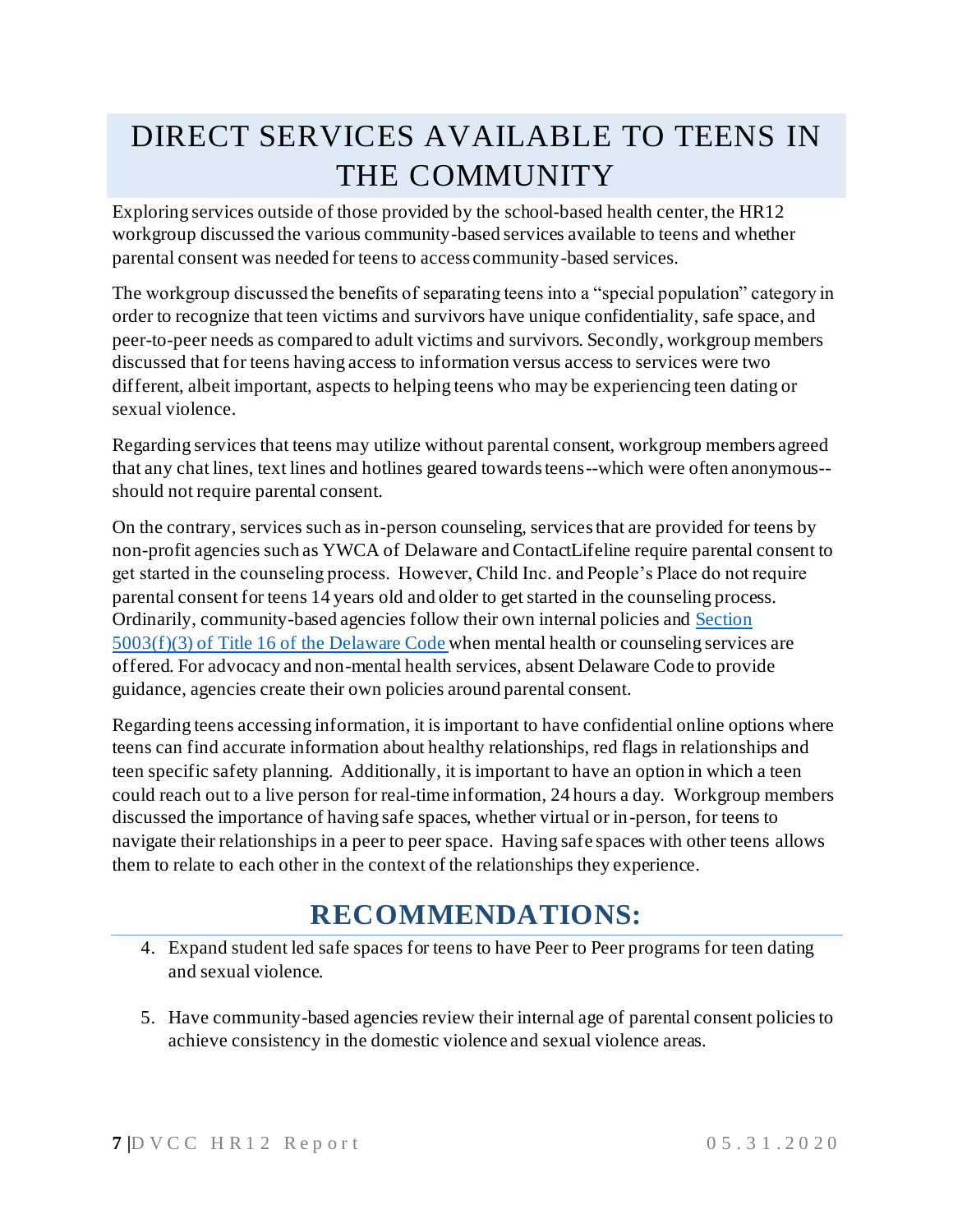## PROTECTION FROM ABUSE

A child is able to file a protection from abuse petition when he or she qualifies as a petitioner unde[r Section 1041 of Title 10](https://delcode.delaware.gov/title10/c009/sc03/). However, a child does not have the legal capacity to represent himself or herself in Court. Because of this, a guardian ad litem (GAL) is often appointed. [Rule](https://courts.delaware.gov/rules/pdf/FamilyCourtCivilRulesAmendment-Rules1-15-17-302.pdf)  [17 of the Family Court Rules of Civil Procedure](https://courts.delaware.gov/rules/pdf/FamilyCourtCivilRulesAmendment-Rules1-15-17-302.pdf) clarifies when a GAL needs to be appointed.

Rule 17 provides that a parent seeking protection of his or her own child need only seek to be appointed GAL of his or her child if the parent does not have a qualifying jurisdictional relationship with the respondent. A GAL will be appointed for the child if the alleged abuse was committed by a person with whom the petitioning parent does not have a qualifying relationship, such as alleged abuse committed by a child's boyfriend or girlfriend, or by a step-relative through the other parent.

When a GAL is necessary, a proposed GAL can be a parent, guardian or other adult. A custodial parent or legal guardian is presumed to be an appropriate GAL unless they have an interest in the case that does not align with the child's. If the parent is not the proposed GAL, the parent would receive notification of the proceeding through the Court. In circumstances where no appropriate GAL can be found, Rule 17 further provides that the Court may appoint an attorney or permit the child to proceed on his or her own.

The Domestic Violence Advocacy Program, operated by Child Inc. and available in Family Court in all three counties, may be able to assist with the Petitioner's PFA petition if the PFA parties have been in a dating relationship or share a child together. In cases where the PFA petitioner and the PFA Respondent attend the same school, the Department of Education provides guidance to schools on how to comply with the conditions of the PFA order when it comes to a school's activities, events or setting.

When the respondent is a teen and ordered to attend domestic violence treatment both Turning Point at People's Place and Child Inc. are DVCC Certified Adolescent Domestic Violence Treatment Providers.

In Fiscal Year 2019 (July 1, 2018 to June 30, 2019) there were 13 PFA petitions filed by juvenile petitioners in Delaware. There were 4 PFA petitions filed in New Castle County, 6 in Kent County and 3 in Sussex County. There were 6 PFA orders entered by consent, 2 PFA petitions denied, 2 PFA orders that were granted after a trial, and 3 PFA petitions that were dismissed.

## **RECOMMENDATIONS:**

6. Provide education to community stakeholders, School-Based Health Centers, and Community Centers about resources available for teens filing a Protection from Abuse petition.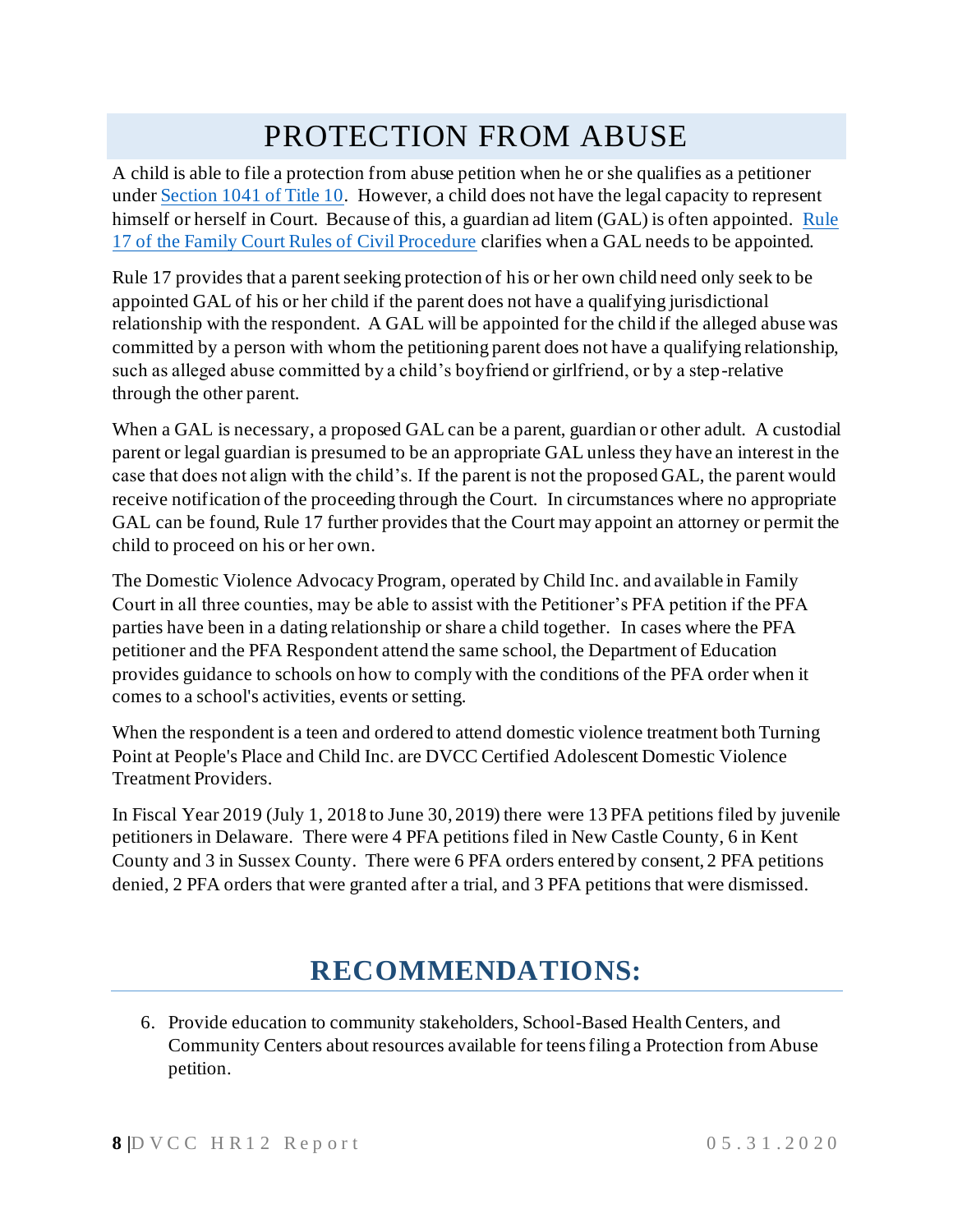7. Family Court to explore adding representatives from Child Inc.'s Domestic Violence Advocacy Program, Delaware Volunteer Legal Services and Community Legal Aid Society of Delaware to an existing Family Court committee reviewing juvenile filings and the GAL process. This would also include creating a specific document for the GAL process as it relates to PFA petitions.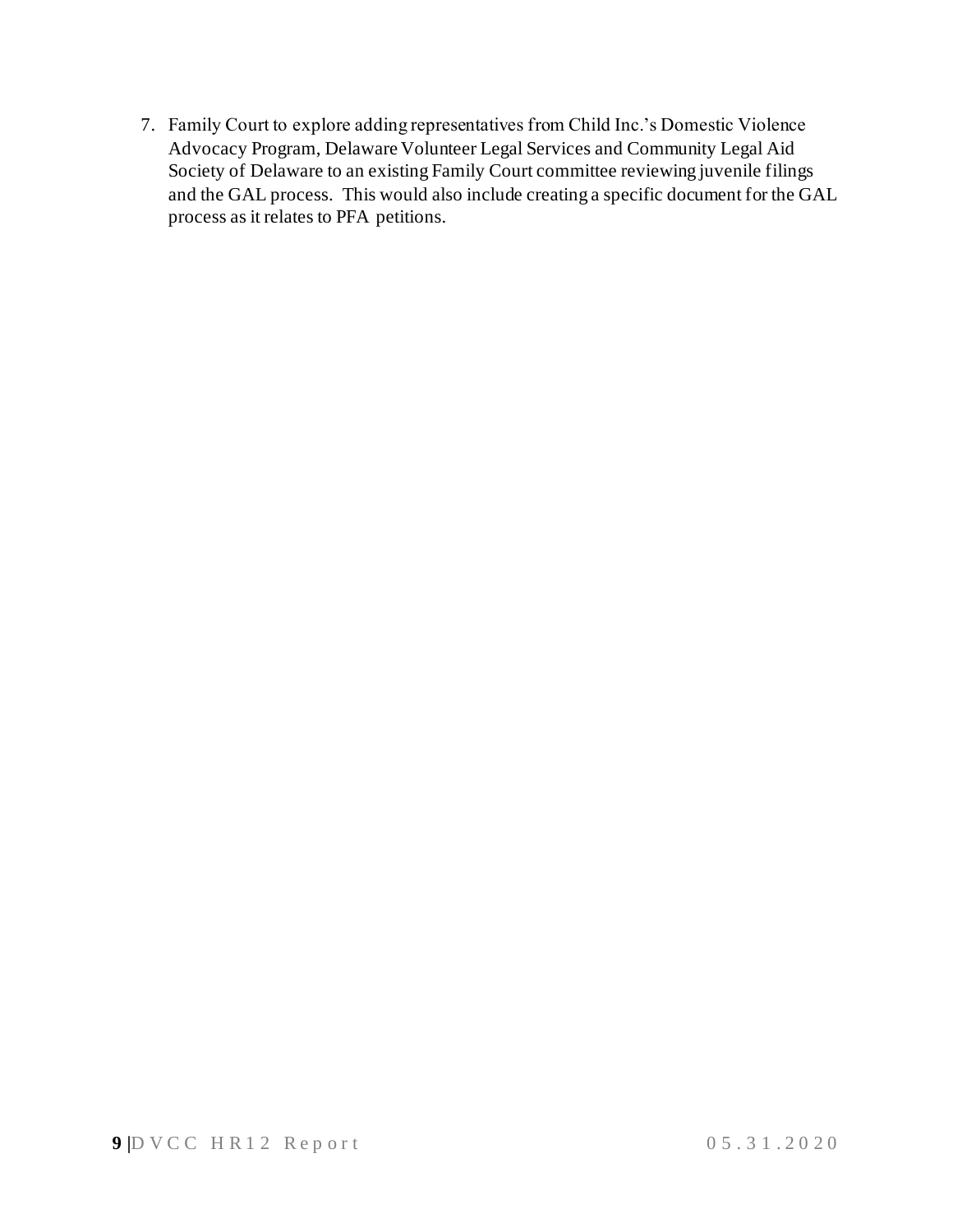## OUT OF SCHOOL YOUTH AND NON-TRADITIONAL SCHOOL YOUTH

The HR 12 Workgroup discussed the topic of out of school youth and non-traditional school youth. The group discussed homeschooling students and their interactions with the public schools in their home districts. It was shared that although those that are being homeschooled may be able to participate in extracurricular activities their involvement does not expand to include health services or services at the school-based health centers (SBHC) at the student's district school.

However, if a student is attending an alternative school program, they will have accessto the SBHC and they may even have services provided onsite in the alternative school setting. The workgroup discussed connecting with students involved in the truancy court process. Students who are inconsistent with school attendance may be at greater risk for experiencing dating and/or sexual violence. The group resolved that providing teen dating and sexual violence resources to students engaged with truancy court would provide a greater outreach to those who may be at higher risk. Additionally, the workgroup discussed teens that may be connected with educational development and job training programs. In reviewing these programs, the group concluded that it would be beneficial for educational development and job training programs to partner with agencies that provide healthy relationship education to students.

In regard to private schools, private schools are able to dictate their own curriculum and services when it comes to health service and educational needs provided to their students.

### **RECOMMENDATIONS:**

- 8. Mandate public, private, charter schools and institutes of higher learning to print the national domestic violence hotline number on any school issued identification cards. This would be similar [California Senate Bill 316](https://leginfo.legislature.ca.gov/faces/billNavClient.xhtml?bill_id=201920200SB316) enacted in September 2019.
- 9. Partner with agencies that are already in contact with youth who may be in a nontraditional school setting. This would include outreach to agencies that provide educational development as well as job skills training.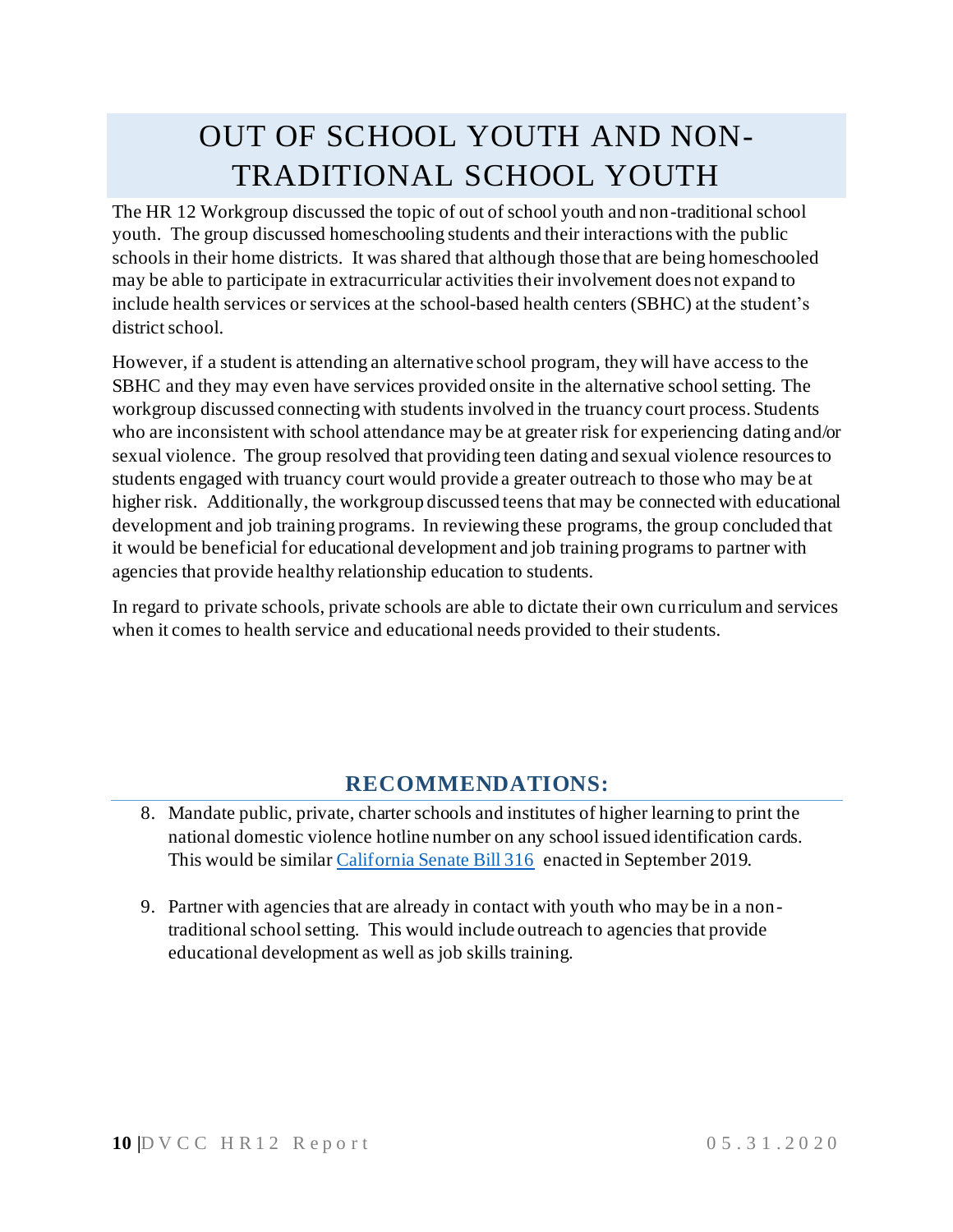## NATIONAL FINDINGS

The DVCC examined teen dating and sexual violence services and advocacy throughout the United States. The DVCC selected a University of Delaware intern to conduct research and outreach to state domestic violence and sexual violence coalitions to examine practices in other states. Below you will find highlights of three states which stood out as having creative and novel practices. Information about the other states researched can be found as an attachment to this report.

### **ARIZONA:**

**What stood out:** The interactive website of Bloom365 which focused on Teen Dating Violence Prevention. <https://www.bloom365.org/activation>.

In reviewing this website, it was found to be a very colorful and interactive website that is simple and straightforward to navigate. Bloom 365 has a focus on prevention and intervention of dating violence for teens. This website provides more material than what can typically be found on a teen dating violence website beyond educational resources. The program offers peer support groups that are peer lead and follow a psychoeducational model to ensure that teens are being informed about characteristics of healthy and unhealthy relationships. Permission from a parent or guardian is required in order to attend these in person group sessions. Additionally, Bloom 365 has support groups for LGBTQ+ students and give students the option to facetime or skype instead of appearing at support group in person. This program also provides trained peer advocates to develop teen specific safety plans, talk about concerns in teen relationships and all referrals needed can be achieved anonymously.

### **CALIFORNIA:**

**What stood out:** [California Senate Bill 316](https://leginfo.legislature.ca.gov/faces/billNavClient.xhtml?bill_id=201920200SB316) which mandates student issued ID cards include the National Domestic Violence Hotline number.

In California, the General Assembly mandated that effective October 1, 2020, all public, charter and private schools that serve students in grades 7 to 12 along with public or private institutions of higher learning that issue student identification cards include the National Domestic Violence Hotline Number listed on the identification card.

What else stood out: **[Break the Cycle:](https://www.breakthecycle.org/leadership-education.)** This program provides schools, youth organizations, and agencies with the resources necessary to help young people navigate healthy, unhealthy, and abusive relationship behaviors, as well as educate them on their legal rights. Break the Cycle has launched several different initiatives in partnership with groups such as the Start Talking Campaign, the National Domestic Violence Hotline, and LoveisRespect to provide schools with resources and training when teaching about teen dating violence.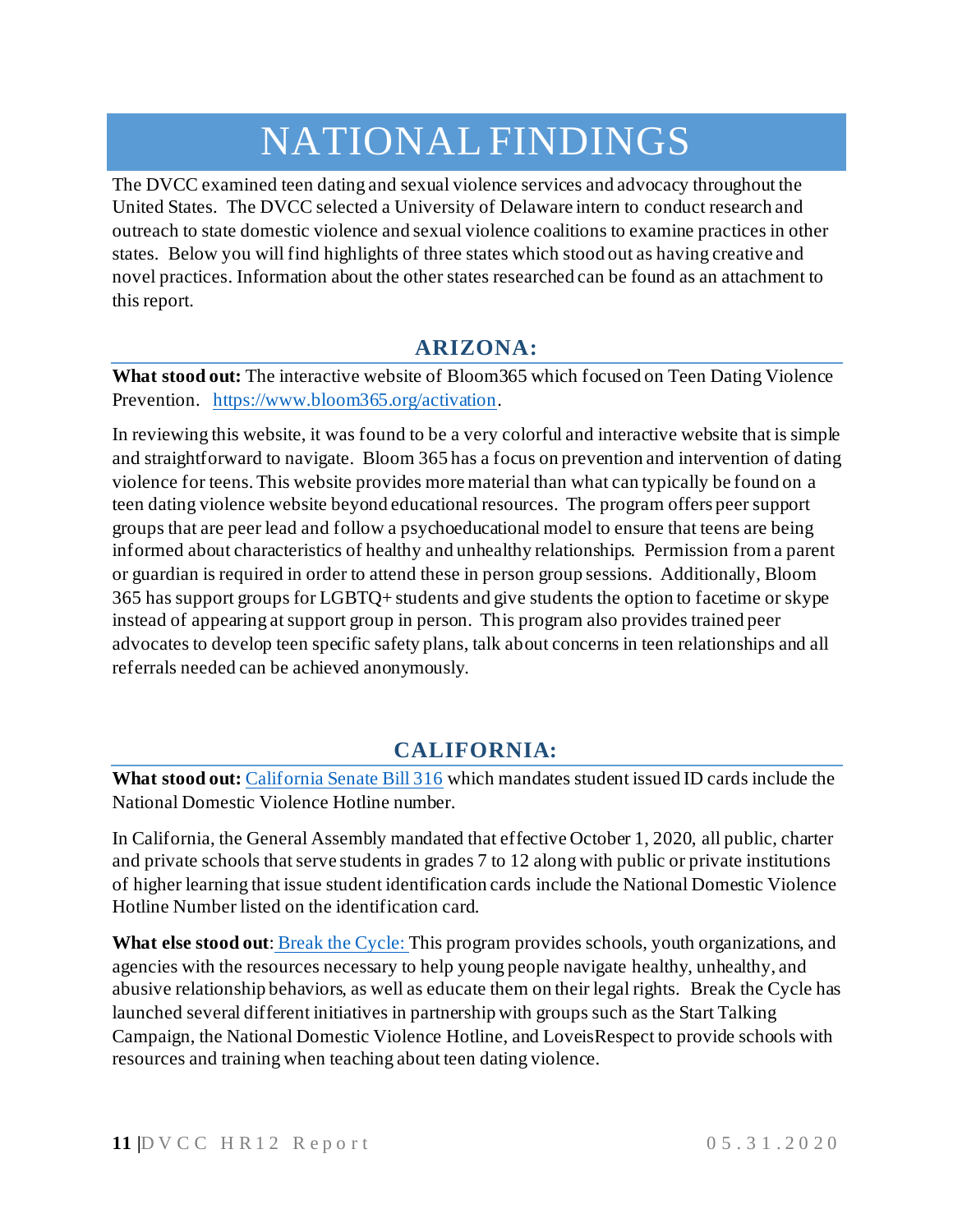### **FLORIDA:**

#### **What stood out:** The Florida Coalition Against Domestic Violence's Youth Advisory Board

The Florida Coalition Against Domestic Violence's Youth Advisory Board (YAB) consists of representatives from grades 6th through 12th who live in Florida. The Youth Advisory Board holds at least one collaborative meeting per year and periodic web-based meetings. Each member of the board is responsible for leading initiatives in their local community. YAB membership benefits include help in building college applications and resumes, expanding leadership skills, having statewide involvement and influence, and the satisfaction of knowing you are making a difference by preventing dating violence in Florida. The mission of the board is to spread awareness, develop techniques for the prevention of teen dating violence, and connect students across the state. YAB members advise adults working to prevent teen dating violence by sharing a youth perspective on teen dating violence prevention initiatives and projects throughout Florida. YAB objectives include:

- Promote social change amongst youth
- Empowering youth to educate peers on teen dating violence
- Spread awareness on the issue of teen dating violence across the state
- Serve as an advisor to the Florida Coalition Against Domestic Violence on statewide teen dating violence prevention initiatives.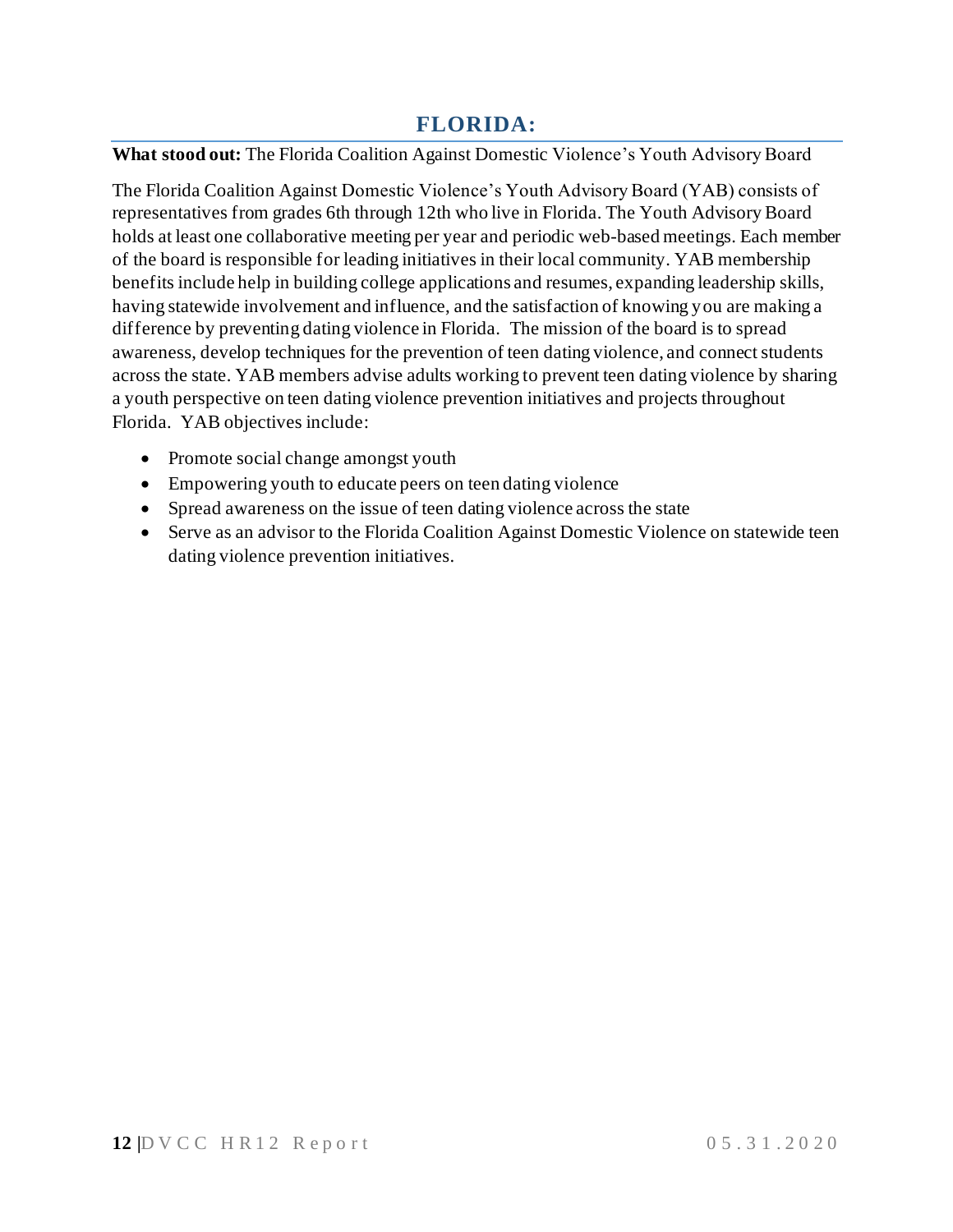# HOUSE RESOLUTION 12 FINAL RECOMMENDATIONS

- 1. Have school districts provide targeted outreach to students, parents and the school community on the benefits of school-based health centers. This could include SBHC staff being available during school open houses to provide information and field questions of those in attendance.
- 2. Make provisions for the school districts that have highly engaged students in their SBHCs share their best practices with other school districts that are not as utilized.
- 3. Enhance school-based health centers with the addition of domestic violence services co-located within the health centers.
- 4. Expand student led safe spaces for teens to have Peer to Peer programs for teen dating and sexual violence.
- 5. Have community-based agencies review their internal age of parental consent policies to achieve consistency in the domestic violence and sexual violence areas.
- 6. Provide education to community stakeholders, School-Based Health Centers, and Community Centers about resources available for teens filing a Protection from Abuse petition.
- 7. Family Court to explore adding representatives from Child Inc.'s Domestic Violence Advocacy Program, Delaware Volunteer Legal Services and Community Legal Aid Society of Delaware to an existing Family Court committee reviewing juvenile filings and the GAL process. This would also include creating a specific document for the GAL process as it relates to PFA petitions.
- 8. Mandate public, private, charter schools and institutes of higher learning on school printing the national hotline number on any school issued identification cards. This would be similar to a law passed in California in the past year.
- 9. Partner with agencies that are already in contact with youth who may be in a nontraditional school setting. This would include outreach to agencies that provide educational development as well as job skills training.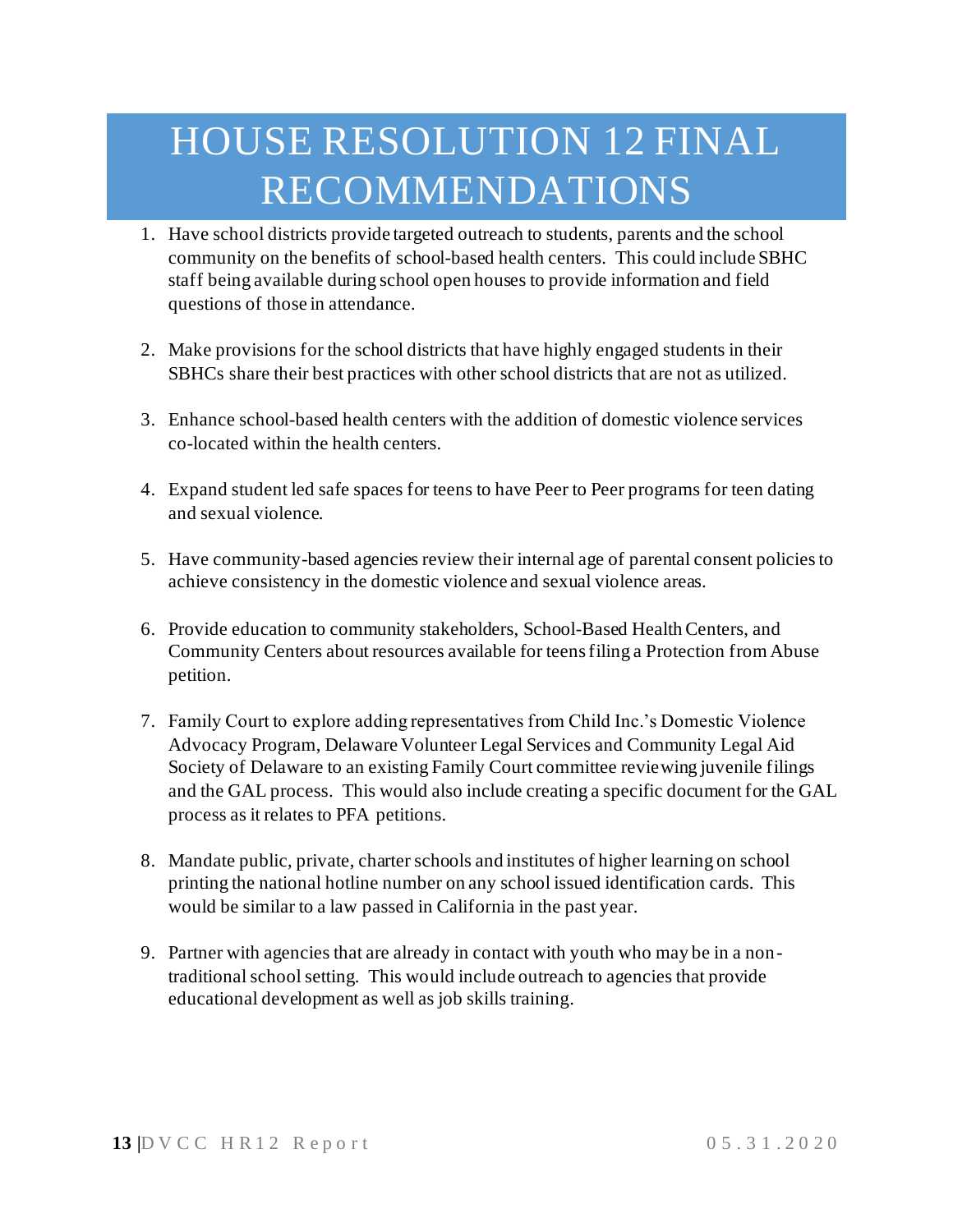# **CONCLUSION**

This report includes background information on teen dating and sexual violence, a workgroup summary as well as statistical information along with recommendations for ways to expand the reach of community and legal services to teens that have been exposed to or are victims/survivors of teen dating and sexual violence.

The Domestic Violence Coordinating Council respectfully submits this report and recommendations for consideration by the General Assembly based on consensus of those individuals and agencies that agreed to participate in this process.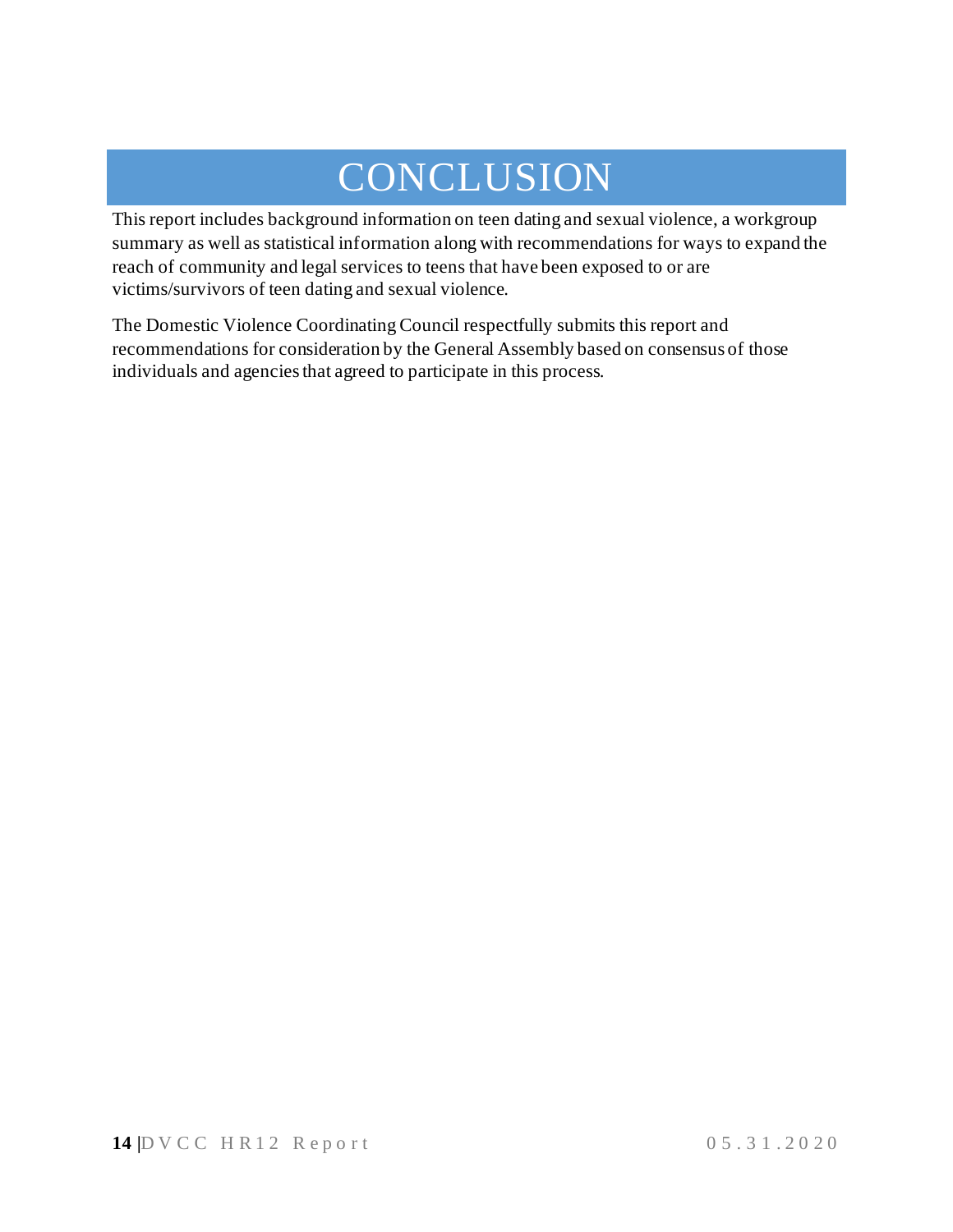### **APPENDIX A**-DEFINITIONS

**COUNSELOR:** Counselors have obtained at least a Masters-level education in counseling or a related field and have completed thousands of hours of additional supervised post-graduate work and have obtained, or are working to obtain, a professional license. Counselors work directly with victims and survivors and help them process the trauma. They address mental health concerns such as anxiety/stress, depression, and other complex issues that might take months or even years to work through.

**GUARDIAN AD LITEM:** A guardian ad litem is an adult who participates in a court case on behalf of a child. Guardians ad litem are frequently referred to by the initials, GAL.

**LEGAL ADVOCATE:** Legal advocates are trained to assist a victim/survivor with all advocacy under the civil justice system or advocacy for criminal legal issues including preparing paperwork for protection orders; accompanying a victim/survivor to a protection order hearing, administrative hearing, or other civil proceeding. Legal advocacy does not include attorneys, paralegals, or governmental victim advocates (i.e., victim assistant/victim-witness coordinator) or non-governmental victim advocates

**PROTECTION FROM ABUSE (PFA) ORDER:** A PFA Order is an order of Family Court ordering someone to stop abusing another person, and may include other relief, such as ordering the abuser to stay away from the person being abused. Abuse is defined as any threatening or harmful conduct including serious emotional harm

**PFA PETITIONER:** The person filing the PFA petition

**PFA RESPONDENT:** The person responding to the PFA petition.

**SUPPORT GROUPS:** Peer support groups can be helpful for individuals to share common issue or similar experiences and can help a person cope with challenges. Group members are all going through similar challenges in their lives and seek a support and understanding that family and friends may not be able to provide. Having a supportive environment where one can talk about what is going on can help to reduce feelings of isolation and improve a person's wellbeing.

**THERAPEUTIC SERVICES/MENTAL HEALTH COUNSELING:** Group therapy offers victims and survivors the opportunity to join together and share experiences, learn about the impact of trauma, develop coping strategies, and heal in a safe, supportive setting. Therapy is a process to have a better understanding in order to change thoughts or behaviors. This can be offered to the individual, family, or group

**VICTIM ADVOCATE:** Victim advocates are trained to work with victims and survivors of crime. These professionals, or trained volunteers, help support victims and survivors during their time of need, and may help them with such things as emergency care, basic daily needs, navigating the justice system, finding legal representation, finding housing/shelter, and finding help for mental and emotional issues that may be the result of a trauma. An advocate may also provide crisis intervention, safety planning, and can accompany victims during medical exams.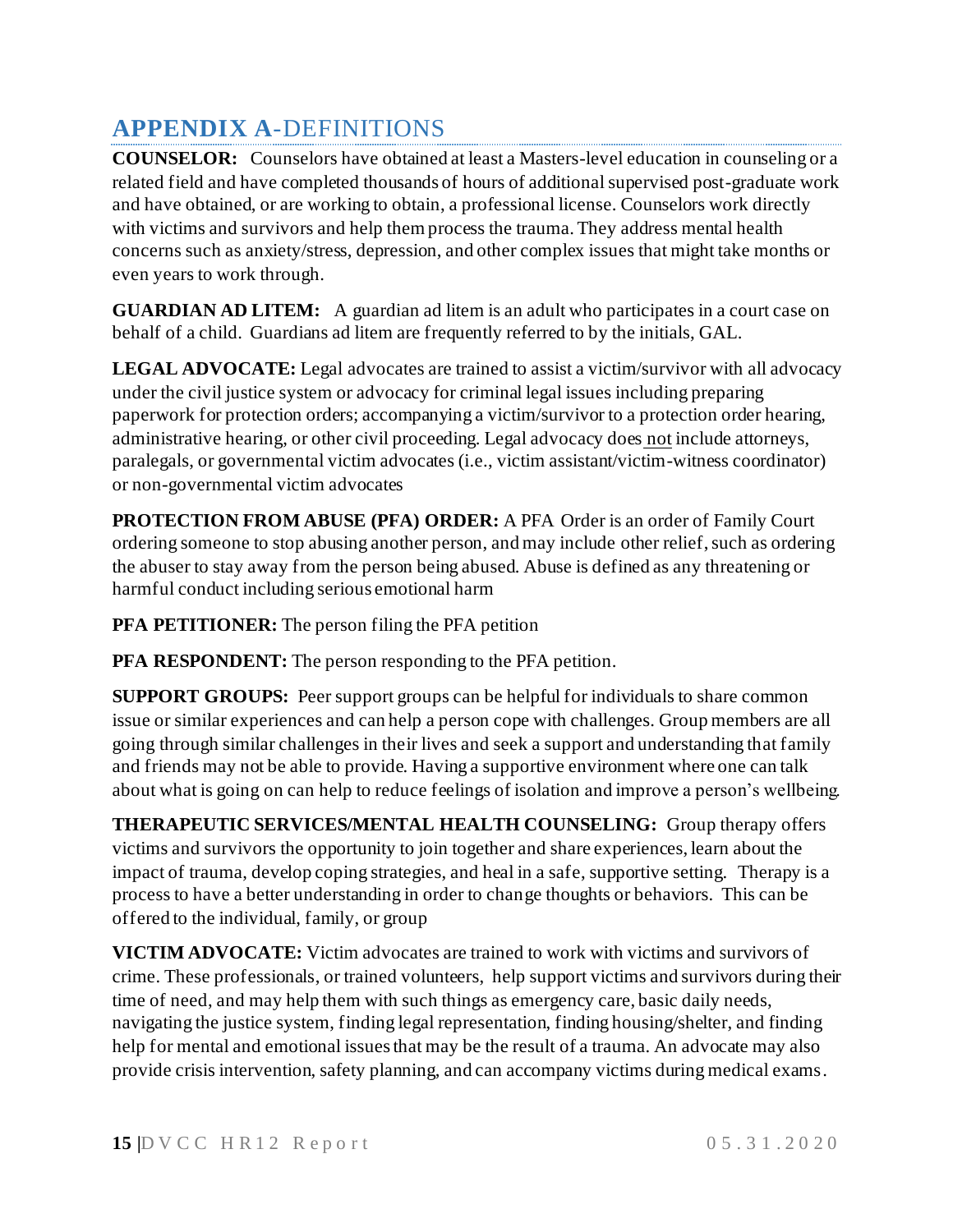### **APPENDIX B**- DELAWARE CODE RELATING TO AGE OF CONSENT FOR MENTAL HEALTH TREATMENT FOR MINORS

#### **[16 Del. C. § 5003](https://delcode.delaware.gov/title16/c050/index.shtml)**

(3) *Voluntary outpatient treatment. —* A person between 14 and 18 years of age, who is in need of mental health treatment, may request voluntary outpatient treatment from a licensed treatment facility or community provider. If the individual in need of treatment is a minor under 14 years of age, a parent, legal custodian, or legal guardian shall make the request for voluntary outpatient mental health treatment and give written consent for treatment.

a. If a minor is 14 years of age or over, then either the minor, or a parent, legal custodian, or legal guardian may give written consent to a licensed treatment facility or community provider for voluntary, outpatient treatment.

b. Consent so given by a minor 14 years of age or over shall, notwithstanding the minor's minority, be valid and fully effective for all purposes and shall be binding upon such minor, the minor's parents, custodian, and legal guardian as effectively as if the minor were of full legal age at the time of giving such written consent. The consent of no other person or court shall be necessary for the treatment rendered such minor.

c. A minor's consent is not necessary when a parent, legal custodian, or legal guardian of an individual less than 18 years of age provides consent to voluntary outpatient mental health treatment on behalf of the minor.

d. A minor, including those age 14 and older, may not abrogate consent provided by a parent, legal custodian, or legal guardian on the minor's behalf. Nor may a parent, legal custodian, or legal guardian abrogate consent given by a minor age 14 and older on his or her own behalf.

e. This section does not authorize a minor to receive psychotropic drugs without the consent of the minor's parent, legal custodian, or legal guardian. Only a parent, legal guardian, or legal custodian may provide consent for the administration of such medication.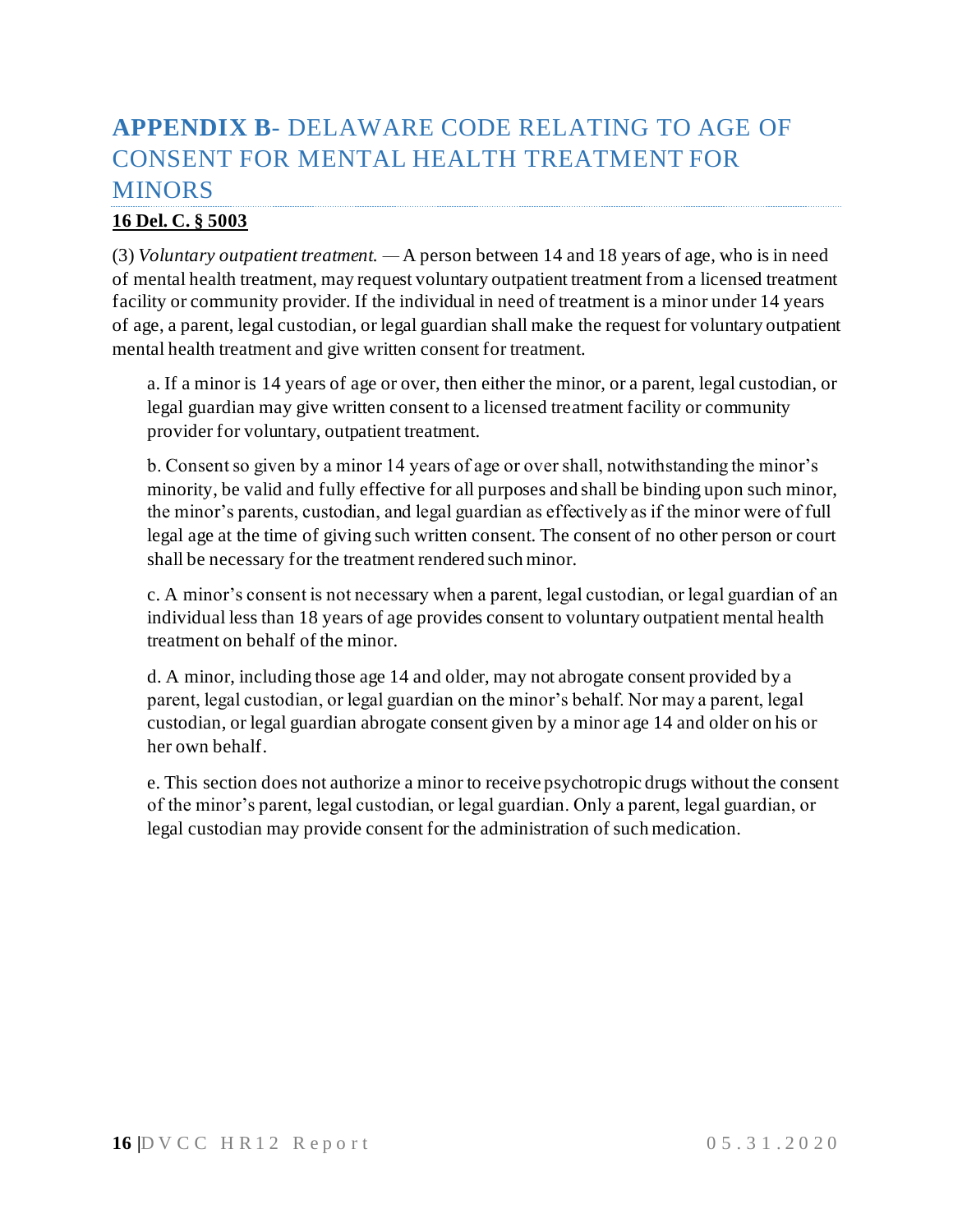### **APPENDIX C**- DELAWARE CODE DEFINING TERMS RELATED TO PFA PETITIONS

#### **10 Del. C.§ 1041**

The following terms shall have the following meanings:

(1) "Abuse" means conduct which constitutes the following:

a. Intentionally or recklessly causing or attempting to cause physical injury or a sexual offense, as defined in § 761 of Title 11;

b. Intentionally or recklessly placing or attempting to place another person in reasonable apprehension of physical injury or sexual offense to such person or another;

c. Intentionally or recklessly damaging, destroying or taking the tangible property of another person;

d. Engaging in a course of alarming or distressing conduct in a manner which is likely to cause fear or emotional distress or to provoke a violent or disorderly response;

e. Trespassing on or in property of another person, or on or in property from which the trespasser has been excluded by court order;

f. Child abuse, as defined in Chapter 9 of Title 16;

g. Unlawful imprisonment, kidnapping, interference with custody and coercion, as defined in Title 11; or

h. Any other conduct which a reasonable person under the circumstances would find threatening or harmful.

(2) "Domestic violence" means abuse perpetrated by 1 member against another member of the following protected classes:

a. Family, as that term is defined in  $\S$  901(12) of this title, regardless, however, of state of residence of the parties, or whether parental rights have been terminated; or b. Former spouses; persons cohabitating together who are holding themselves out as a couple, with or without a child in common; persons living separate and apart with a child in common; or persons in a current or former substantive dating relationship. For purposes of this paragraph, neither a casual acquaintanceship nor ordinary fraternization between 2 individuals in business or social contexts shall be deemed to constitute a substantive dating relationship. Factors to consider for a substantive dating relationship may include the length of the relationship, or the type of relationship, or the frequency of interaction between the parties.

(3) "Petitioner" means:

a. A person who is a member of a protected class and files a petition alleging domestic violence against such person or against such person's minor child or an adult who is impaired;

b. The Division of Child Protective Services acting in the interest of a minor child and files a petition alleging domestic violence; or

c. The Division of Adult Protective Services acting in the interest of an adult who is impaired and files a petition alleging domestic violence.

(4) "Protective order" means an order issued by the court to a respondent restraining said respondent from committing domestic violence against the petitioner, or a person in whose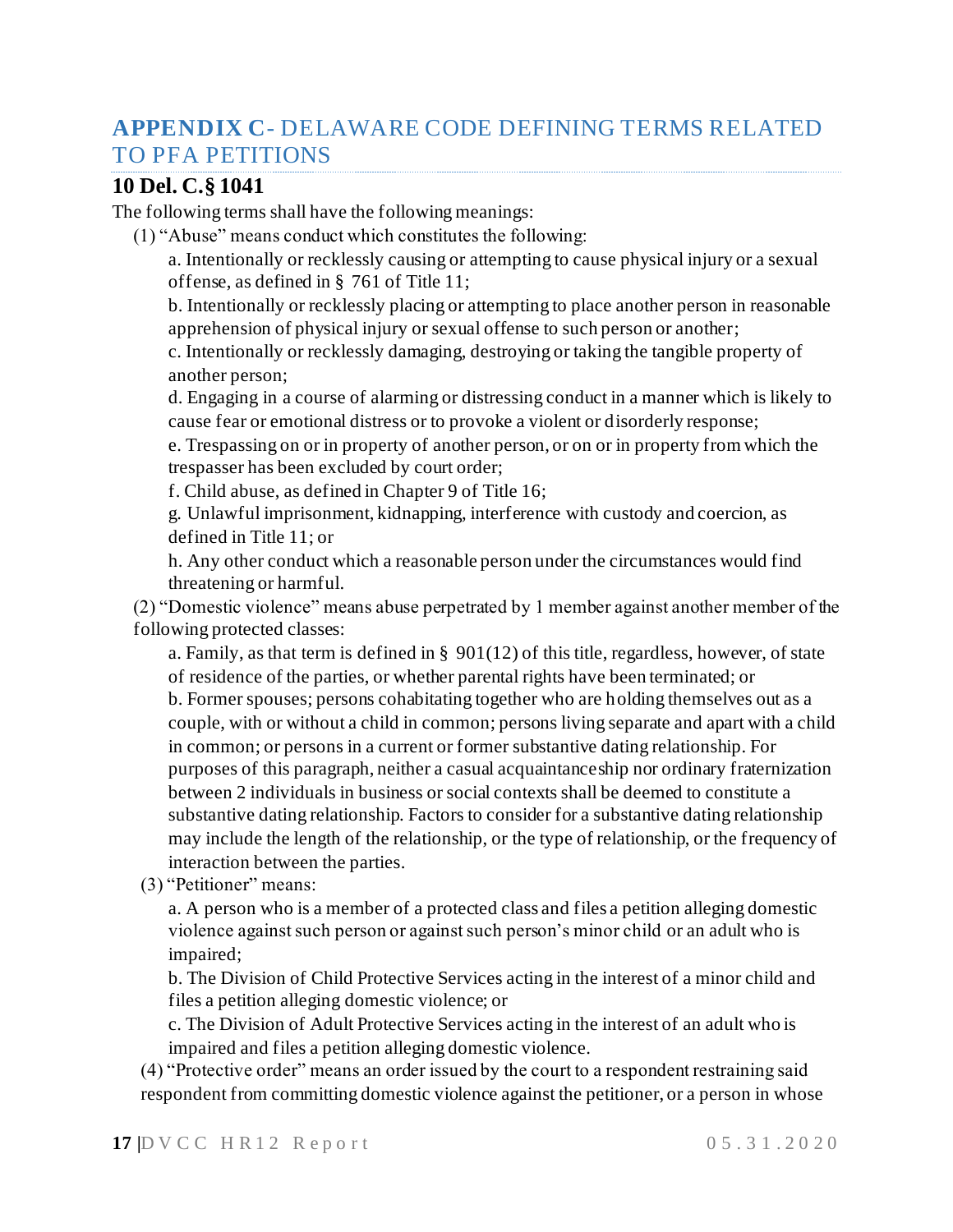interest a petition is brought, and may include such measures as are necessary in order to prevent domestic violence.

(5) "Respondent" means the person alleged in the petition to have committed the domestic violence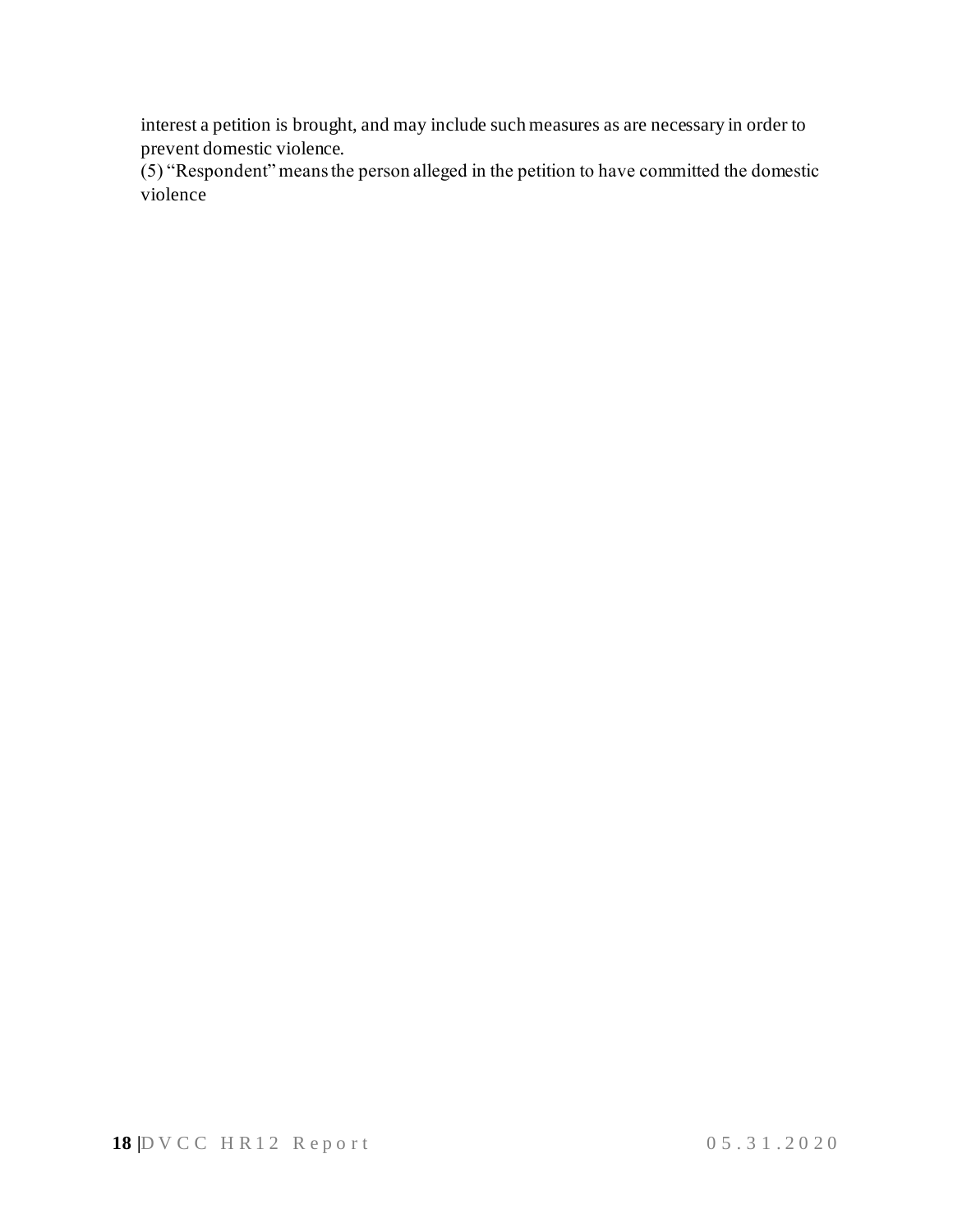### **APPENDIX D**- DELAWARE CIVIL RULE RELATING TO JUVENILES PETITIONING THE COURT FOR A PFA AND THE ASSIGNMENT OF GALS

#### **Family Court Civil Rules of Procedure**

#### **Rule 17.** Parties; capacity.

(a) Real party in interest.

(1) Every action shall be pursued in the name of the real party in interest. The real party in interest is the party who actually possesses the right being asserted and has a legal right to enforce the claim.

(2) The following may sue in their own names without joining the person for whose benefit the action is brought:

(A) An executor of an estate;

(B) An administrator of an estate;

(C) A guardian;

(D) A bailee;

(E) A trustee of an express trust;

(F) A party with whom or in whose name a contract has been made for another's benefit; or

(G) A party authorized by statute.

(3) No action shall be dismissed on the ground that it is not pursued in the name of the real party in interest until a reasonable time has been allowed after objection for ratification of commencement of the action by, or joinder or substitution of, the real party in interest; and such ratification, joinder, or substitution shall have the same effect as if the action had been commenced in the name of the real party in interest.

(b) Children as parties. --

(1) Except as otherwise provided by statute or rule, every child properly named as a petitioner or respondent shall be appointed a guardian ad litem.

(2) A person proposing himself or herself as a guardian ad litem for a child petitioner may sign and file a petition conditional upon subsequent appointment. However, only a custodial parent, legal guardian or duly appointed guardian ad litem may seek ex parte or expedited relief on behalf of a child. A person filing a petition against a child as a respondent has the burden of initiating the appointment of a guardian ad litem for that child.

(3) A parent of a child who holds joint or sole custody or a child's court ordered guardian of the person shall be presumed a qualified guardian ad litem unless such person has an interest in the case which is inconsistent with the child's interests. If the child's custodial status is unknown, joint natural custody by both parents shall be presumed.

(4) If no disinterested custodial parent or legal guardian is available, then another person known to the child may be appointed. However, if such person is not a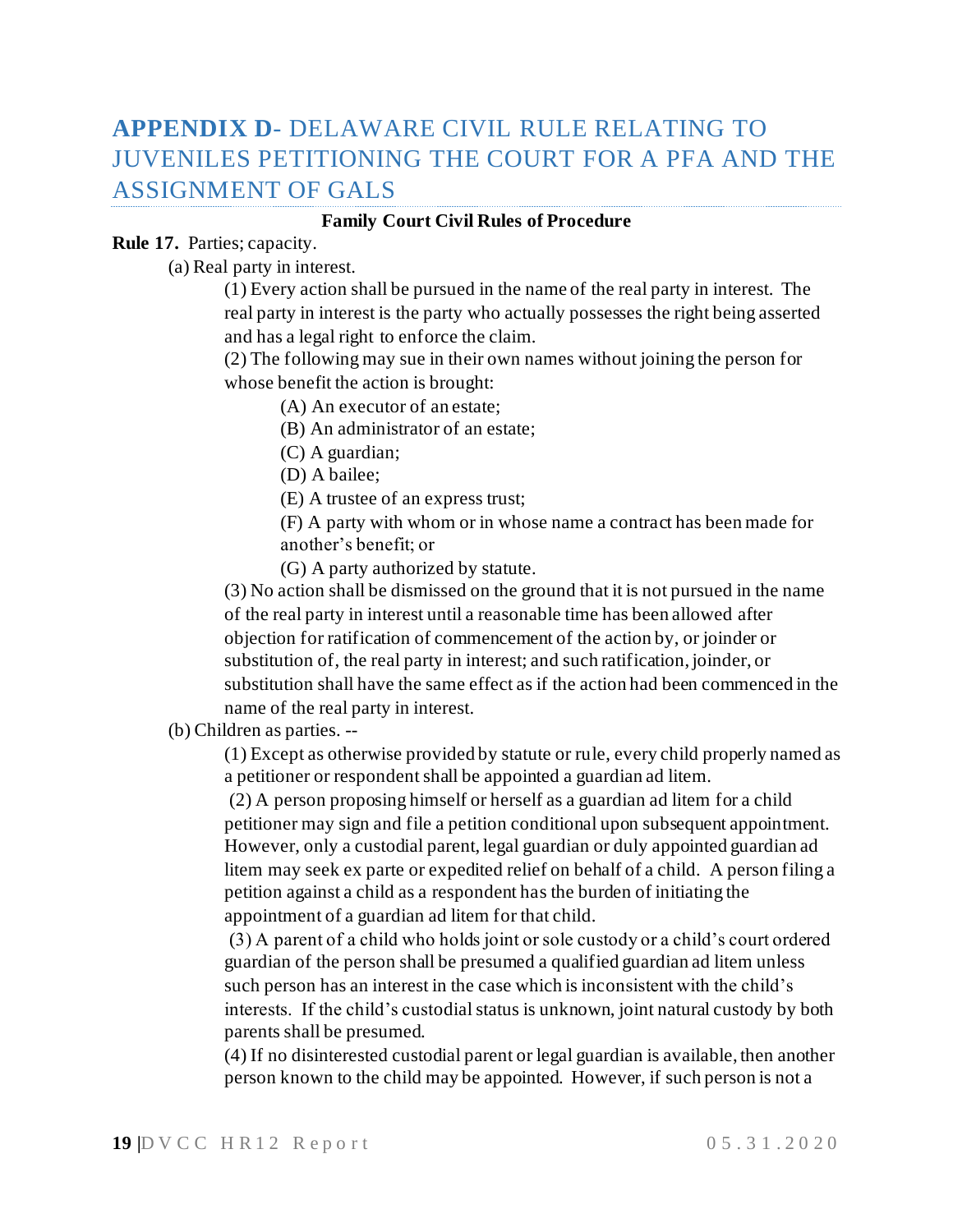noncustodial parent, grandparent, great-grandparent, or adult sibling of the child, then appointment may only occur after a hearing.

(5) The appointment of a guardian ad litem may be sought by motion of:

(A) The person seeking appointment;

(B) Another party to the action;

(C) The child;

(D) A custodial parent or legal guardian; or

(E) The Department of Services for Children, Youth and their Families.

(6) The motion shall set out:

(A) The child's minority;

(B) The identity of all persons holding parental or custodial rights or guardianship, and whether each is available for appointment or has an interest in the case; and

(C) A proposed guardian ad litem or explanation why a guardian ad litem should be selected by the court.

(7) (A) The motion may be served with the underlying petition and shall be served upon:

> (i) All persons or entities holding parental or custodial rights or guardianship, and

(ii) The child, if age 14 or older, but otherwise, upon the adult with whom the child resides; and

(iii) All other parties to the action.

(B) If the motion is served with the underlying petition, any written response must be filed and served within the time permitted for an answer as provided in Rule 12.

(8) (A) If no appropriate guardian ad litem can be identified, the Court may:

(i) Appoint an attorney to represent the child;

(ii) Permit the child to proceed on his or her own; or

(iii) Dismiss the action.

(B) Whether an attorney can adequately represent a child's interests with or without a separately appointed guardian ad litem will be determined on a case by case basis. Attorney's fees may be assessed against any or all parties.

(9) In a Protection from Abuse action, a parent seeking protection of his or her own minor child need only seek to be appointed guardian ad litem of his or her child if the parent does not have a qualifying jurisdictional relationship with the respondent.

(10) In any case affecting the interests of a child in which the Court finds that the appearing parties are not adequately representing the interests of the child, the Court may add the child as a party and appoint a guardian ad litem.

(c) Incompetent persons as parties. -- Whenever an incompetent person has a representative, such as a legal guardian, trustee, committee, conservator, or other like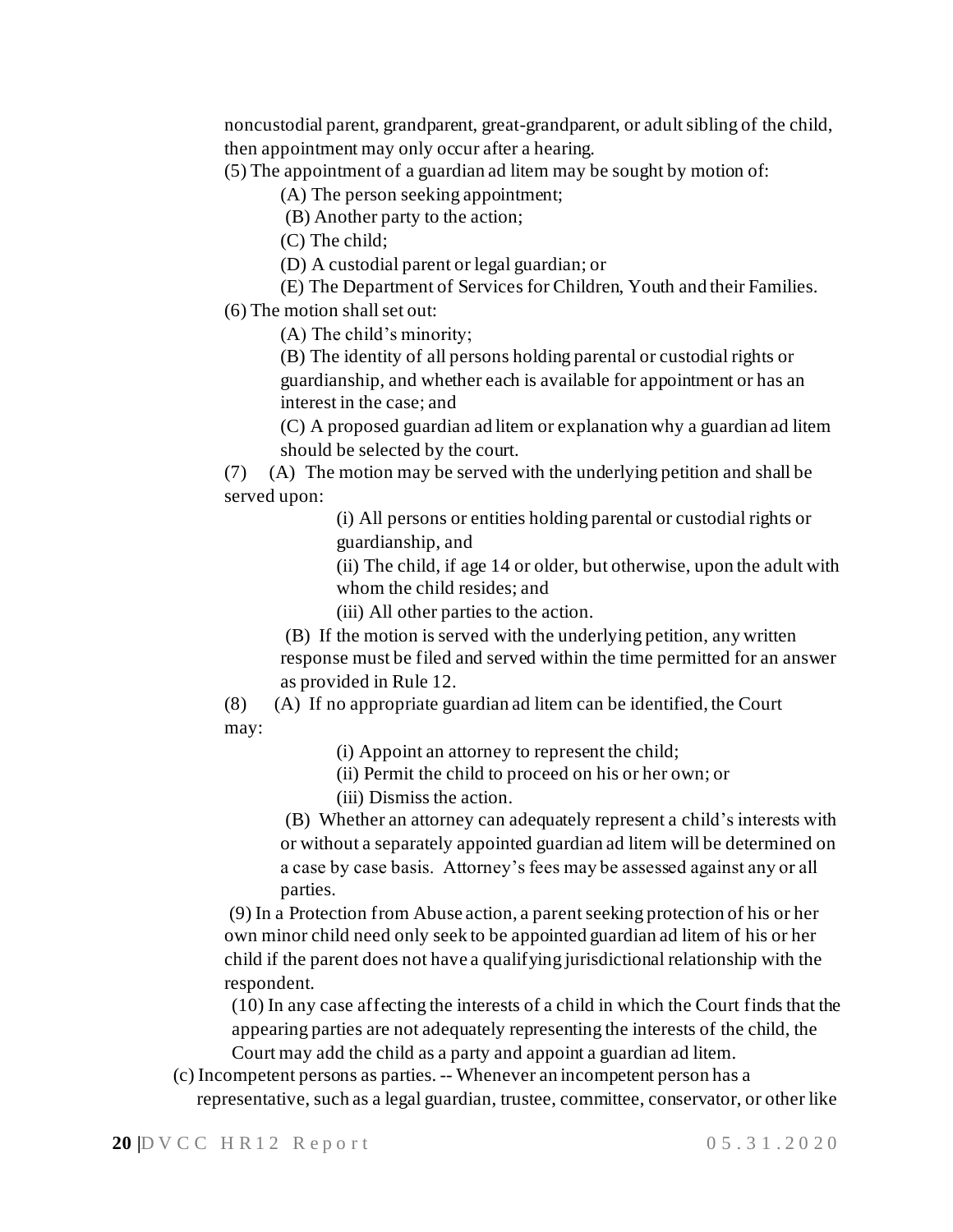fiduciary, the representative may sue or defend on behalf of the incompetent person. An incompetent person who does not have a duly appointed representative may sue or defend by a guardian ad litem.

(1) The appointment of a guardian ad litem may be done by the Court sua sponte or may be sought by motion of:

(A) The person seeking appointment;

(B) Another party to the action;

(C) The incompetent person; or

(D) A legal guardian or person holding a Power of Attorney if the Power of Attorney authorizes the holder to bring suit or to prosecute or defend against a legal action.

(2) The motion shall set out:

(A) The factual basis for believing the individual is incompetent;

(B) The identity of all known persons or entities who have been appointed legal guardian, who hold a Power of Attorney, or who otherwise have the care of the incompetent person and whether each is available for appointment or has an interest in the case; and

(C) A proposed guardian ad litem or explanation why a guardian ad litem should be selected by the court.

(3) (A) The motion may be served with the underlying petition and shall be served upon:

> (i) All known persons or entities who have been appointed legal guardian, who hold a Power of Attorney, or who otherwise have the care of the incompetent person, and

(ii) The incompetent person, unless the condition of the incompetent person is such as to render service or notice useless; and

(iii) All other parties to the action.

(B) If the motion is served with the underlying petition, any written response must be filed and served within the time permitted for an answer as provided in Rule 12.

(4) (A) If no appropriate guardian ad litem can be identified, the Court may:

(i) Appoint an attorney to represent the incompetent person; or (ii) Dismiss the action.

(B) Whether an attorney can adequately represent an incompetent person's interests with or without a separately appointed guardian ad litem will be determined on a case by case basis. Attorney's fees may be assessed against any or all parties.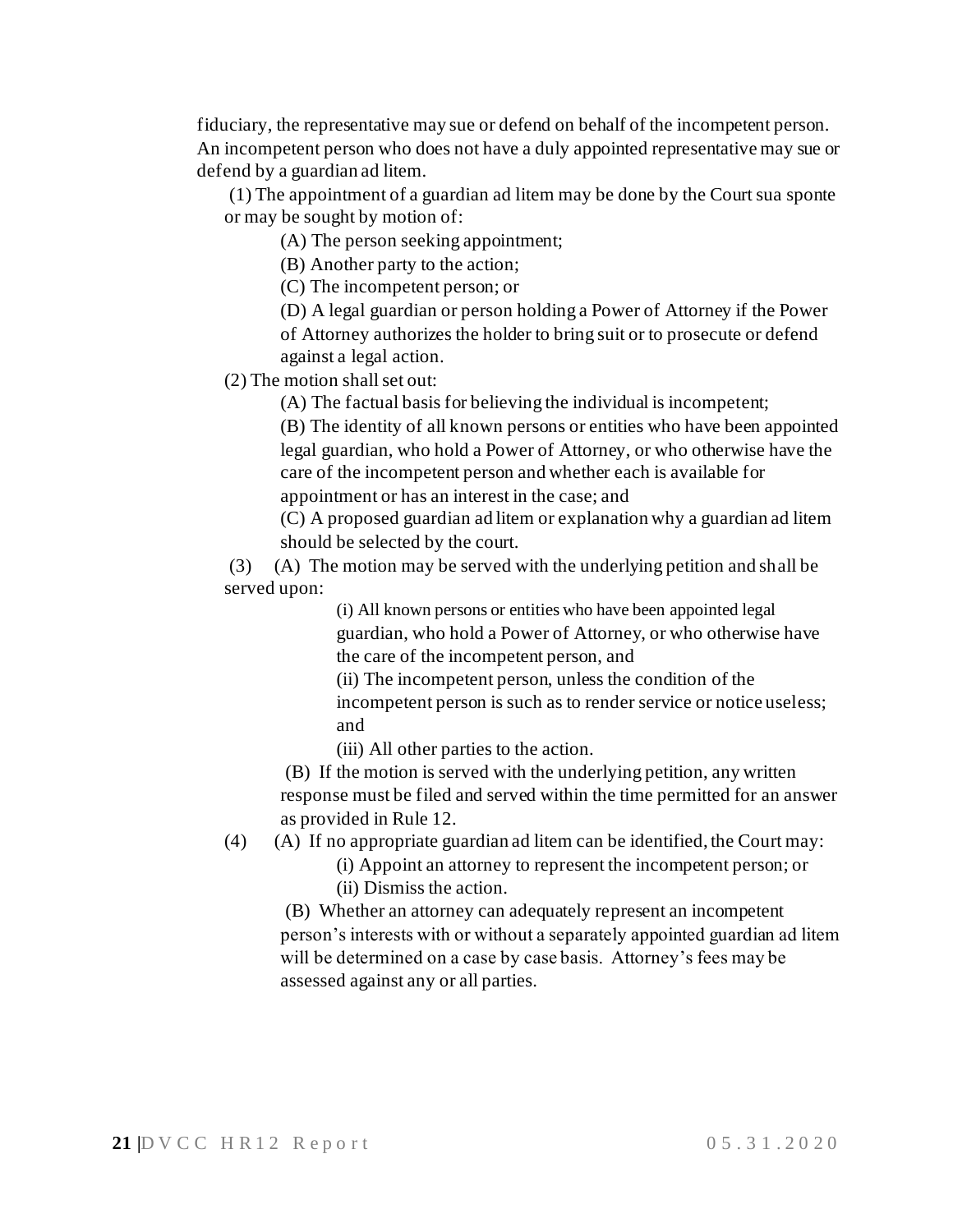## WORKS CITED

- *10 Delaware Code, Section 1041*. (2020, February 25). Retrieved from Delaware Code Online: delcode.delaware.gov/title10/c009/sc03/
- *16 Delaware Code, Section 5003(f)(3)*. (2020, February 25). Retrieved from Delaware Code Online: delcode.delaware.gov/title16/c050/index.shtml
- (2013). Retrieved from Connecticut Coalition Against Domestic Violence: www.ctcadv.org/projects-initiatives/td411/
- (2014). Retrieved from BreakTheCycle.org: www.breakthecycle.org/
- Breiding MJ, B. K. (2015). *Intimate partner violence surveillance: uniform definitions and recommended data elements, version 2.0.* Atlanta, GA: National Center for Injury Prevention and Control, Centers for Disease Control and Prevention .
- Delaware Department of Public Health . (2020). *What are Delaware School- Based Health Centers?* Retrieved from School Based Health Centers homepage: https://dhss.delaware.gov/dph/chca/dphsbhchome01.html
- Family Court Rules of Civil Procedure. (2018, JULY 18). *ORDER AMENDING RULES 1-15, 17 AND 302 OF THE FAMILY COURT RULES OF CIVIL PROCEDURE.* Retrieved from courts.delaware.gov/rules/pdf/FamilyCourtCivilRulesAmendment-Rules1-15-17-302.pdf
- Futures Without Violence. (n.d.). *The Facts on Tweens and Teens, And Dating Violence*. Retrieved April 30, 2020, from Futures Without Violence: https://www.futureswithoutviolence.org/the-facts-on-tweens-and-teens-and-datingviolence/
- Hamby, S. F. (2011). *Children's Exposure to Intimate Partner Violence and Other Family Violence.* U.S. Department of Justice, Office of Juvenile Justice and Delinquency Prevention (OJJDP). Washington: Juvenile Justice Clearinghouse. . Retrieved from https://www.ncjrs.gov/pdffiles1/ojjdp/232272.pdf
- Moore, B. N. (2018-2019). *Statewide Summary Report of Incidences of Dating Violence/Sexual Assault in Delaware Public Schools\*.* Dover: Delaware Department of Education. Retrieved from https://www.doe.k12.de.us/Page/3927
- National Center for Injury Prevention and Control. (2018, November). *National Intimate Partner Survey 2015 Data Brief-Updated Release*. Retrieved from www.cdc.gov/violenceprevention/pdf/2015data-brief508.pdf